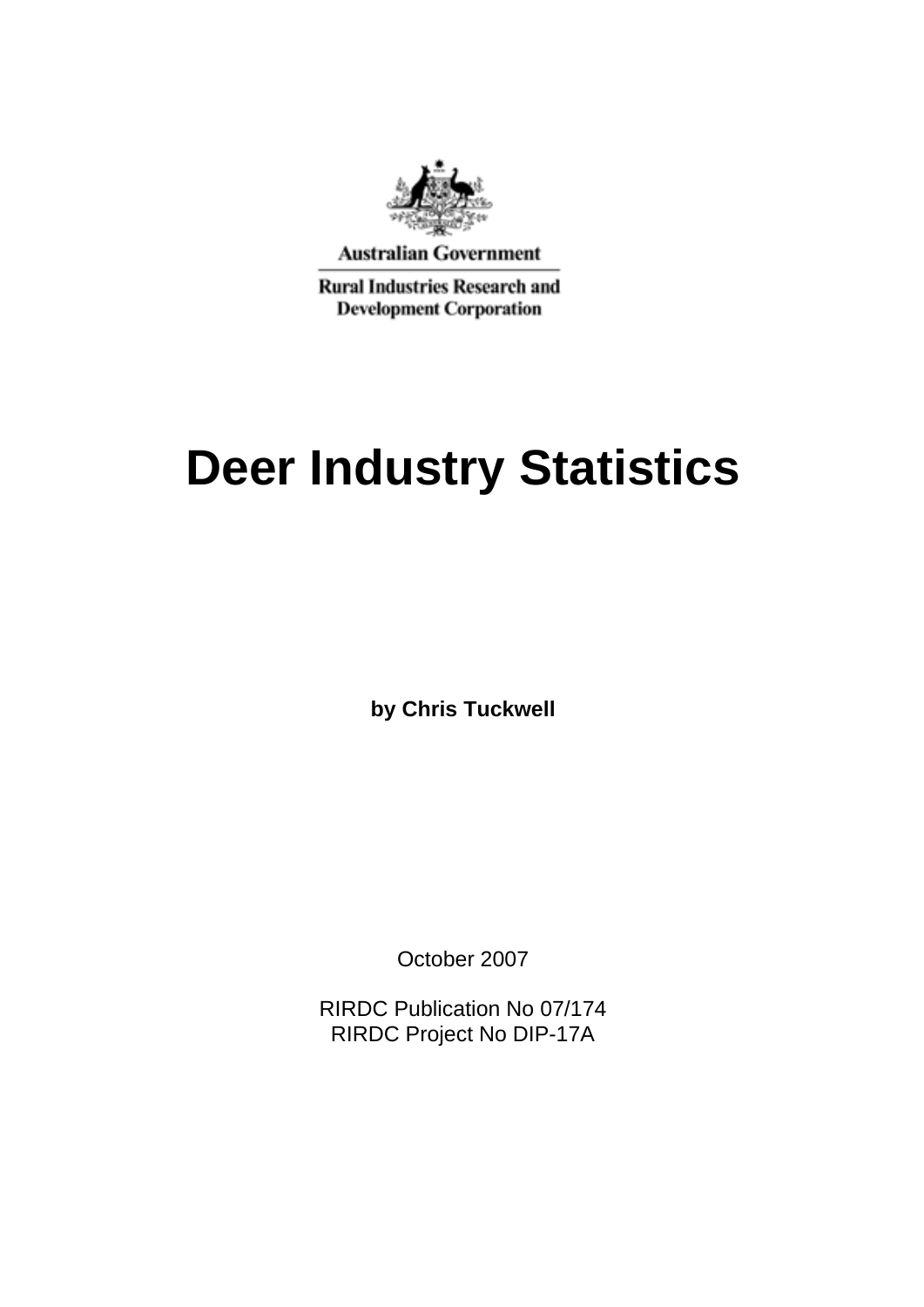© 2007 Rural Industries Research and Development Corporation. All rights reserved.

ISBN 1 74151 569 6 ISSN

*"Deer Industry Statistics" Publication no 07/174 Project no. DIP-17A* 

The information contained in this publication is intended for general use to assist public knowledge and discussion and to help improve the development of sustainable regions. You must not rely on any information contained in this publication without taking specialist advice relevant to your particular circumstances.

While reasonable care has been taken in preparing this publication to ensure that information is true and correct, the Commonwealth of Australia gives no assurance as to the accuracy of any information in this publication.

The Commonwealth of Australia, the Rural Industries Research and Development Corporation (RIRDC), the authors or contributors expressly disclaim, to the maximum extent permitted by law, all responsibility and liability to any person, arising directly or indirectly from any act or omission, or for any consequences of any such act or omission, made in reliance on the contents of this publication, whether or not caused by any negligence on the part of the Commonwealth of Australia, RIRDC, the authors or contributors.

The Commonwealth of Australia does not necessarily endorse the views in this publication.

This publication is copyright. Apart from any use as permitted under the *Copyright Act 1968*, all other rights are reserved. However, wide dissemination is encouraged. Requests and inquiries concerning reproduction and rights should be addressed to the RIRDC Publications Manager on phone 02 6271 4165.

#### **Researcher Contact Details**

Chris Tuckwell Rural Industry Developments PO Box 1105 GAWLER SA 5118

Phone: (08) 8523 3500 Fax: (08) 8523 3301 Email: cdt@bigpond.net.au

#### **RIRDC Contact Details**

Rural Industries Research and Development Corporation Level 2 Pharmacy Guild House 15 National Cct BARTON ACT 2600 PO Box 4776 KINGSTON ACT 2604

Phone: 02 6271 4100<br>Fax: 02 6271 4199 02 6271 4199 Email: rirdc@rirdc.gov.au.<br>Web: http://www.rirdc.gov http://www.rirdc.gov.au

Published in October 2007 Printed by Canprint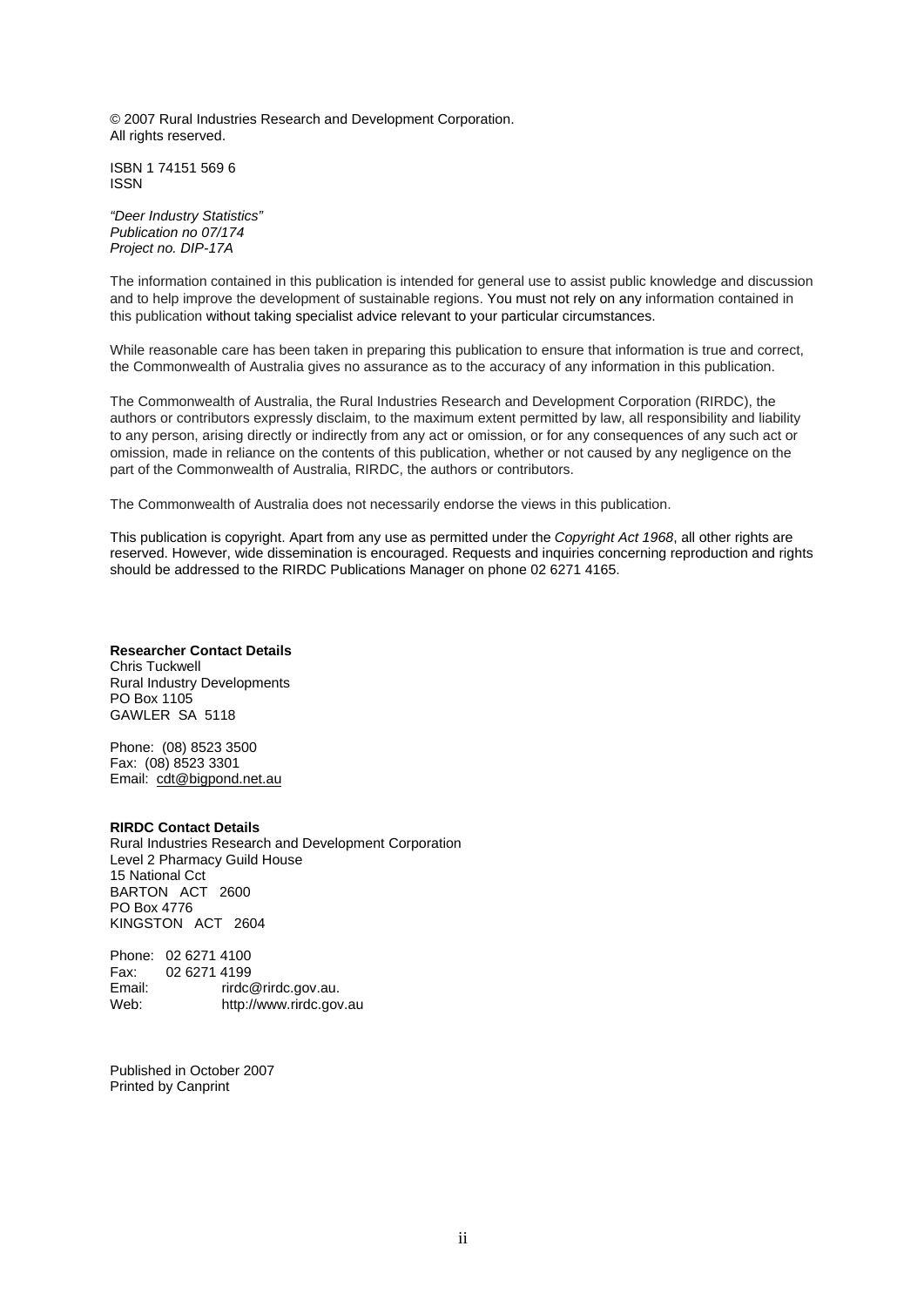### **Foreword**

The research and development emphasis of the RIRDC Deer Industry Research and Development Advisory committee since 1997 has been the development and expansion of the Australian Deer Industry. Projects are focussed on consolidating industry infrastructure, strengthening supply systems and the development and implementation of an industry Quality Assurance program.

The expansion of the industry in Australia continues to be dependent on objective collection, interpretation and dissemination of positive market information as well as the development of marketing and production strategies based on accurate records.

Major goals of this project were to assist development, expansion and confidence in the Australian deer industry by providing ongoing maintenance and regular updating of deer industry databases and regular interpretation and reporting of deer industry statistics. Project goals have been achieved and are reported here.

Average venison prices showed some improvement throughout 2006-07, from about \$2.43/kg hot carcase weight to \$2.70/kg however average carcase weight and number processed dropped during this season so the price improvement is more likely a reflection of demand exceeding supply. The number of animals processed and the industry's total venison production fell to about half of that processed during the 2005-06 season.

Knowledge of available promotional material and its location provided by this report will allow careful planning of industry development and marketing programs.

This project was funded from industry revenue that is matched by funds provided by the Australian Government.

This report, a new addition to RIRDC's diverse range of over 1600 research publications, forms part of our Deer R&D program, which aims to foster a Deer Industry which is a profitable and sustainable food industry.

Most of our publications are available for viewing, downloading or purchasing online through our website:

- downloads at www.rirdc.gov.au/fullreports/index.html
- purchases at www.rirdc.gov.au/eshop

**Peter O'Brien**  Managing Director Rural Industries Research and Development Corporation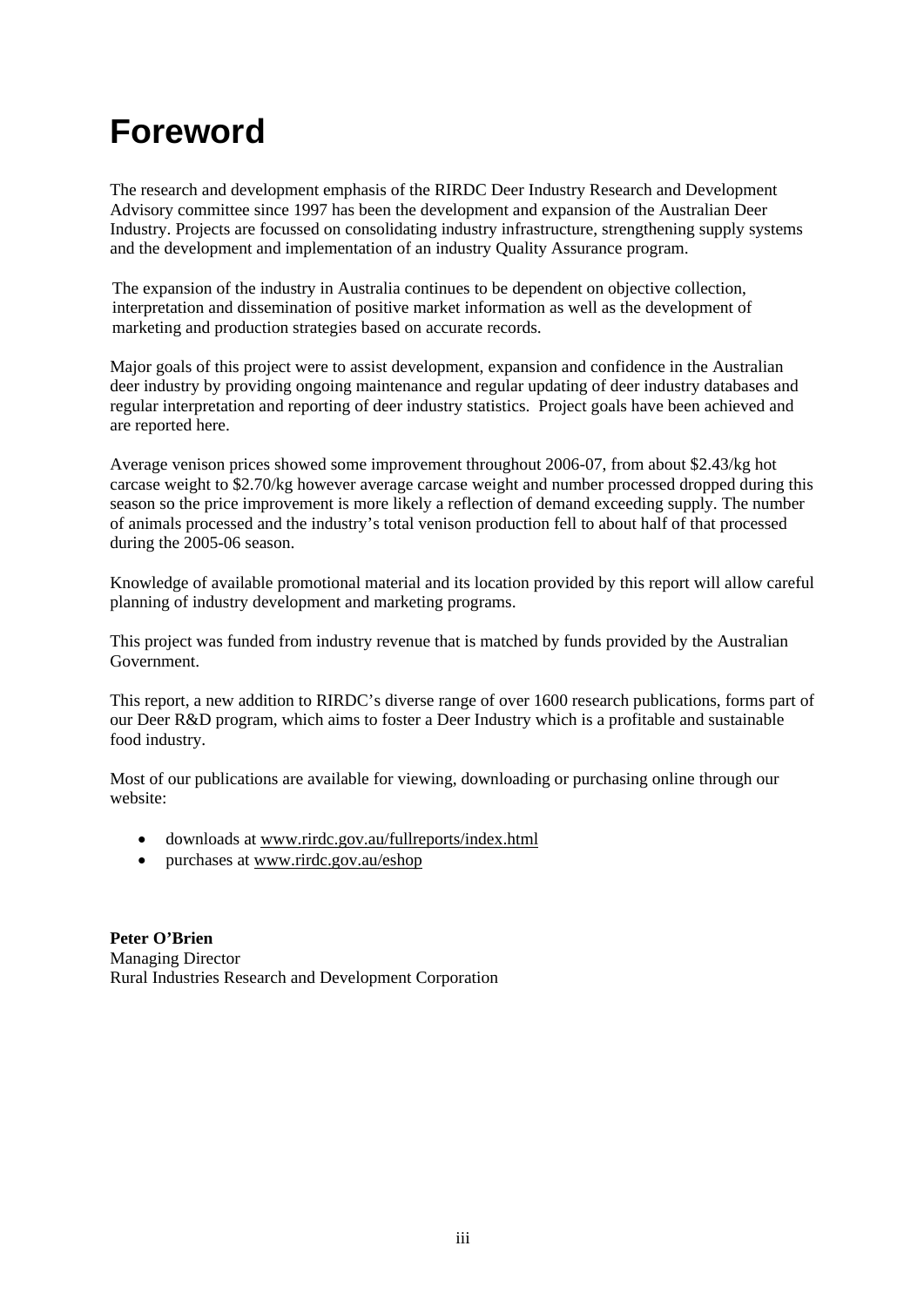# **Acknowledgments**

As with other recent projects undertaken by the Deer Industry Company, this project could not have been undertaken without the continued support and assistance of the directors of the Deer Industry Company, processors who contributed vital processing data and many other industry people.

In particular, I acknowledge the ongoing support of Mr Jim Moir the President of the Deer Industry Association of Australia.

Recognition of the ongoing commitment of the project's research officer, Solange Shapiro is again timely and appropriate. The project could not have been undertaken without Solange's commitment to achieving the project's aims and her commitment to the Australian deer industry generally.

# **Abbreviations**

| <b>ADH</b>          | Australian Deer Horn and Co-Products Company               |
|---------------------|------------------------------------------------------------|
| <b>AUD</b>          | Australian Dollar                                          |
| <b>DIAA</b>         | Der Industry Association of Australia                      |
| <b>EUR</b>          | Euro                                                       |
| <b>GREEN VELVET</b> | Whole sticks of unprocessed frozen velvet antler           |
| <b>HCW</b>          | <b>Hot Carcase Weight</b>                                  |
| <b>RIRDC</b>        | <b>Rural Industry Research and Development Corporation</b> |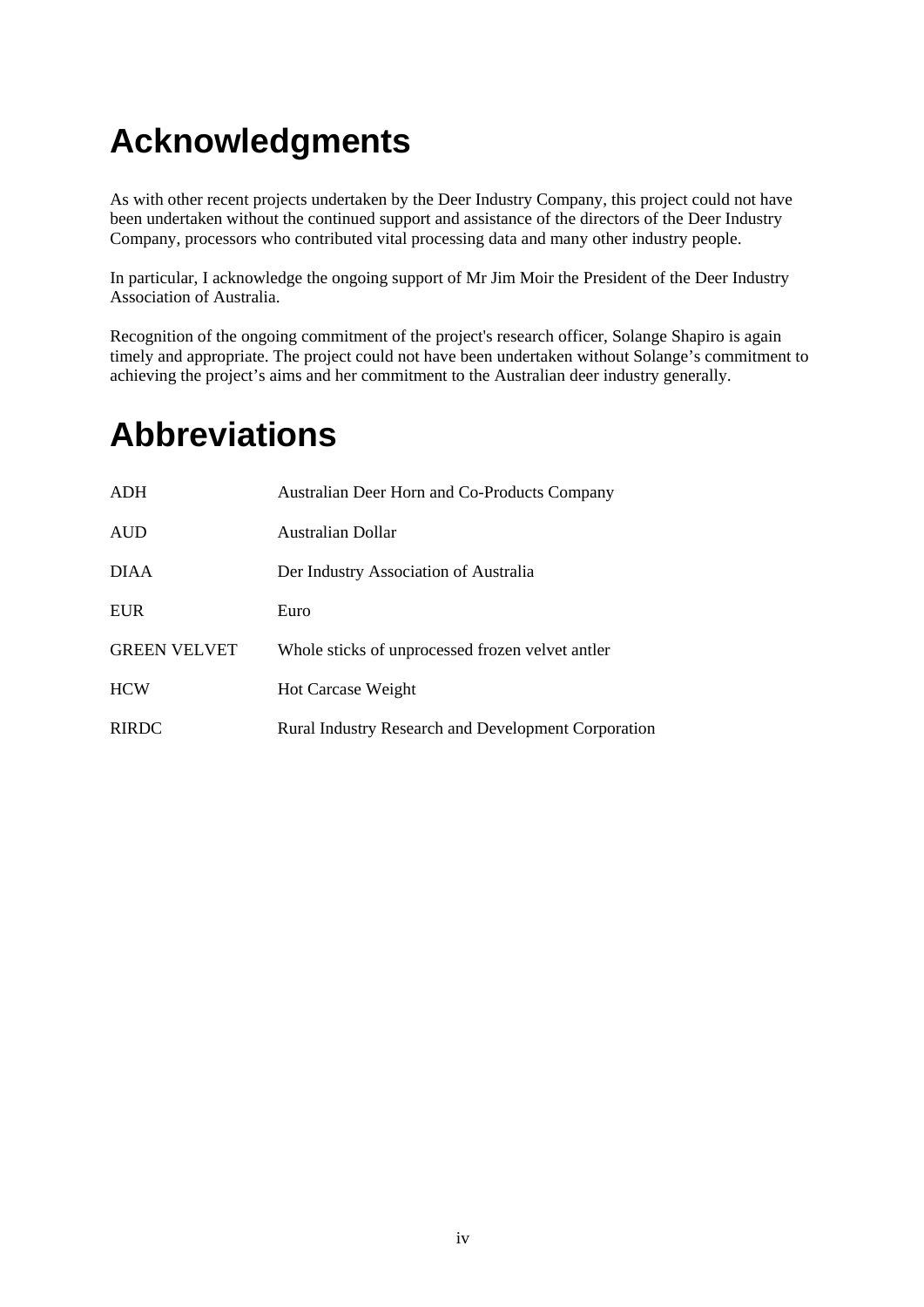# **Contents**

| <b>VENISON</b> |  |
|----------------|--|
|                |  |
|                |  |
|                |  |
|                |  |
|                |  |
|                |  |
|                |  |
|                |  |
|                |  |
|                |  |
|                |  |
|                |  |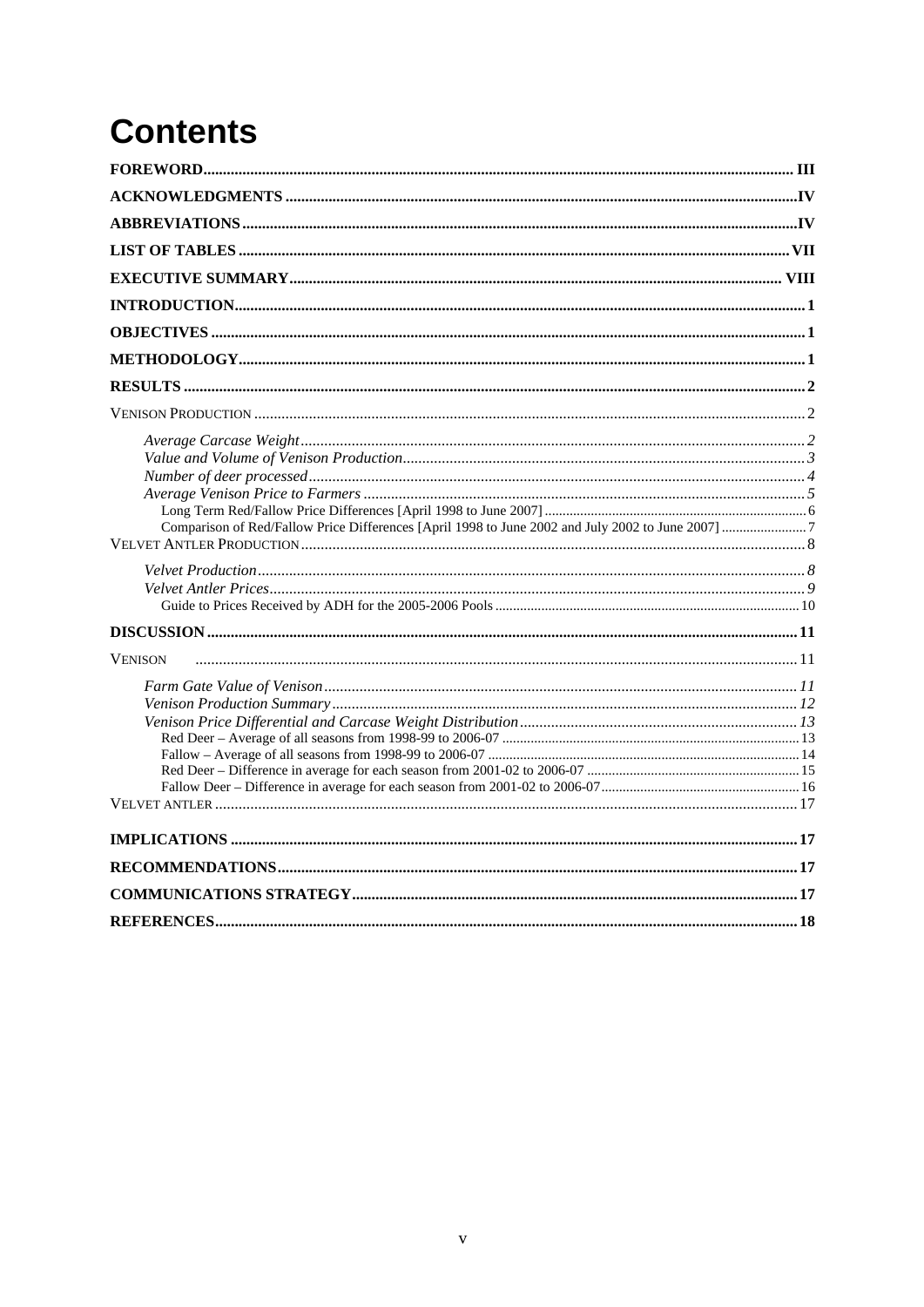# **List of Graphs**

| <b>GRAPH 1</b>      |                                                                                              |  |
|---------------------|----------------------------------------------------------------------------------------------|--|
| <b>GRAPH2</b>       |                                                                                              |  |
| GRAPH <sub>3</sub>  |                                                                                              |  |
| GRAPH <sub>4</sub>  |                                                                                              |  |
| GRAPH <sub>5</sub>  |                                                                                              |  |
| GRAPH <sub>6</sub>  |                                                                                              |  |
| <b>GRAPH 7</b>      |                                                                                              |  |
| <b>GRAPH 8</b>      |                                                                                              |  |
| GRAPH <sub>9</sub>  | - PERCENTAGE OF TIME [APRIL 1998 TO JUNE 2007] RED OR FALLOW HCW PRICES GREATER  6           |  |
| <b>GRAPH 10</b>     | - LONG TERM [APRIL 1998 TO JUNE 2007] AVERAGE HCW PRICE PAID FOR RED AND FALLOW VENISON . 7  |  |
| GRAPH 11            |                                                                                              |  |
| <b>GRAPH 12</b>     | - LONG TERM JJULY 2002 TO JUNE 2007] AVERAGE HCW PRICE PAID FOR RED AND FALLOW VENISON  8    |  |
| GRAPH <sub>13</sub> |                                                                                              |  |
| GRAPH 14            |                                                                                              |  |
| GRAPH <sub>15</sub> |                                                                                              |  |
| GRAPH 16            | - FALLOW - VENISON PRICE DIFFERENTIAL AND CARCASE WEIGHT DISTRIBUTION  14                    |  |
| GRAPH <sub>17</sub> | - RED - VENISON PRICE DIFFERENTIAL AND CARCASE WEIGHT DISTRIBUTION 2001-02 TO 2005-06  15    |  |
| GRAPH <sub>18</sub> | - FALLOW - VENISON PRICE DIFFERENTIAL AND CARCASE WEIGHT DISTRIBUTION 2001-02 TO 2006-07 .16 |  |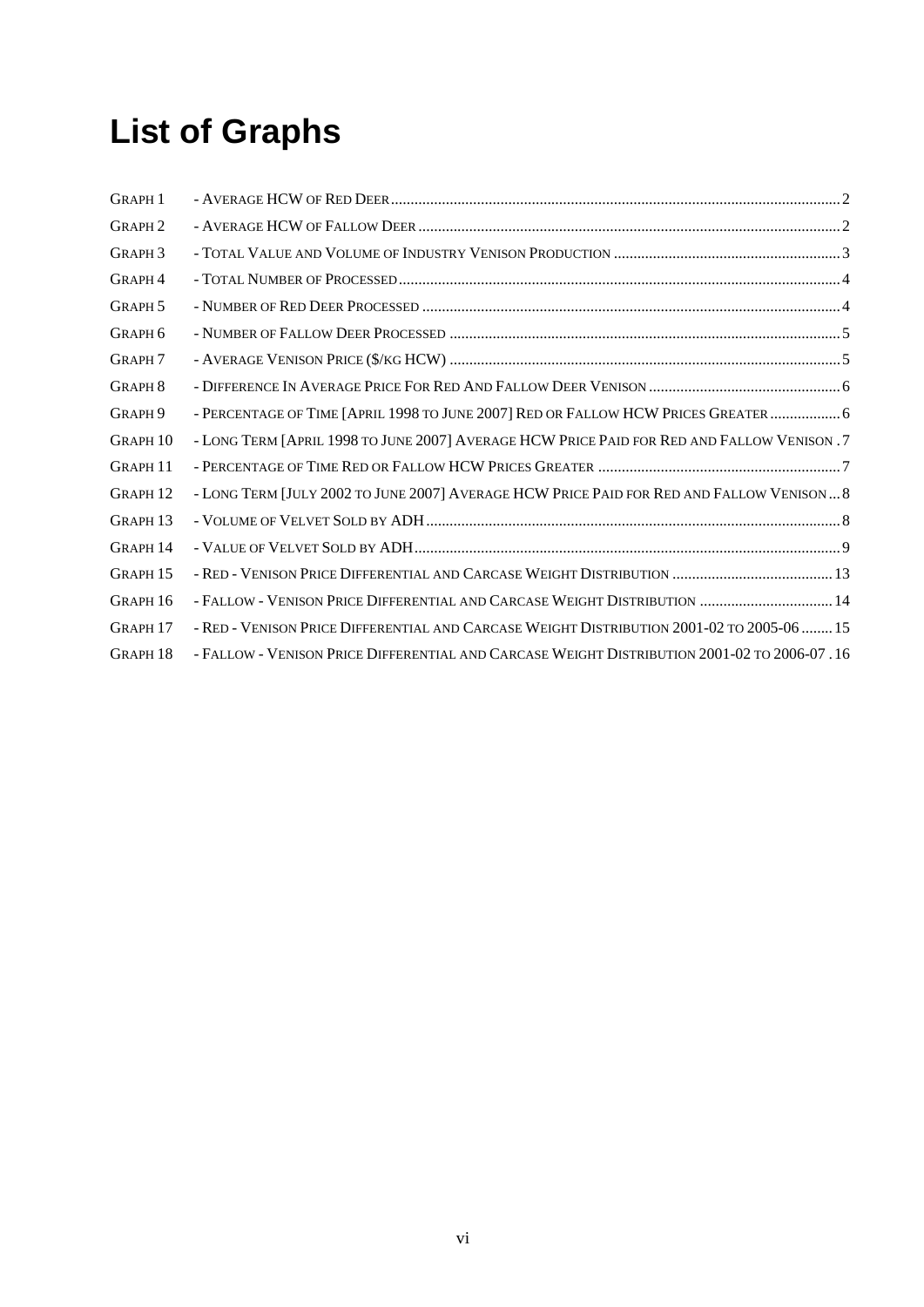# **List of Tables**

| TABLE 1             |  |
|---------------------|--|
| TABLE 2             |  |
| TABLE 4             |  |
| TABLE 3             |  |
| TABLE 5             |  |
| TABLE 7             |  |
| TABLE 6             |  |
| TABLE 8             |  |
| TABLE 9             |  |
| TABLE <sub>10</sub> |  |
| TABLE <sub>11</sub> |  |
| TABLE <sub>12</sub> |  |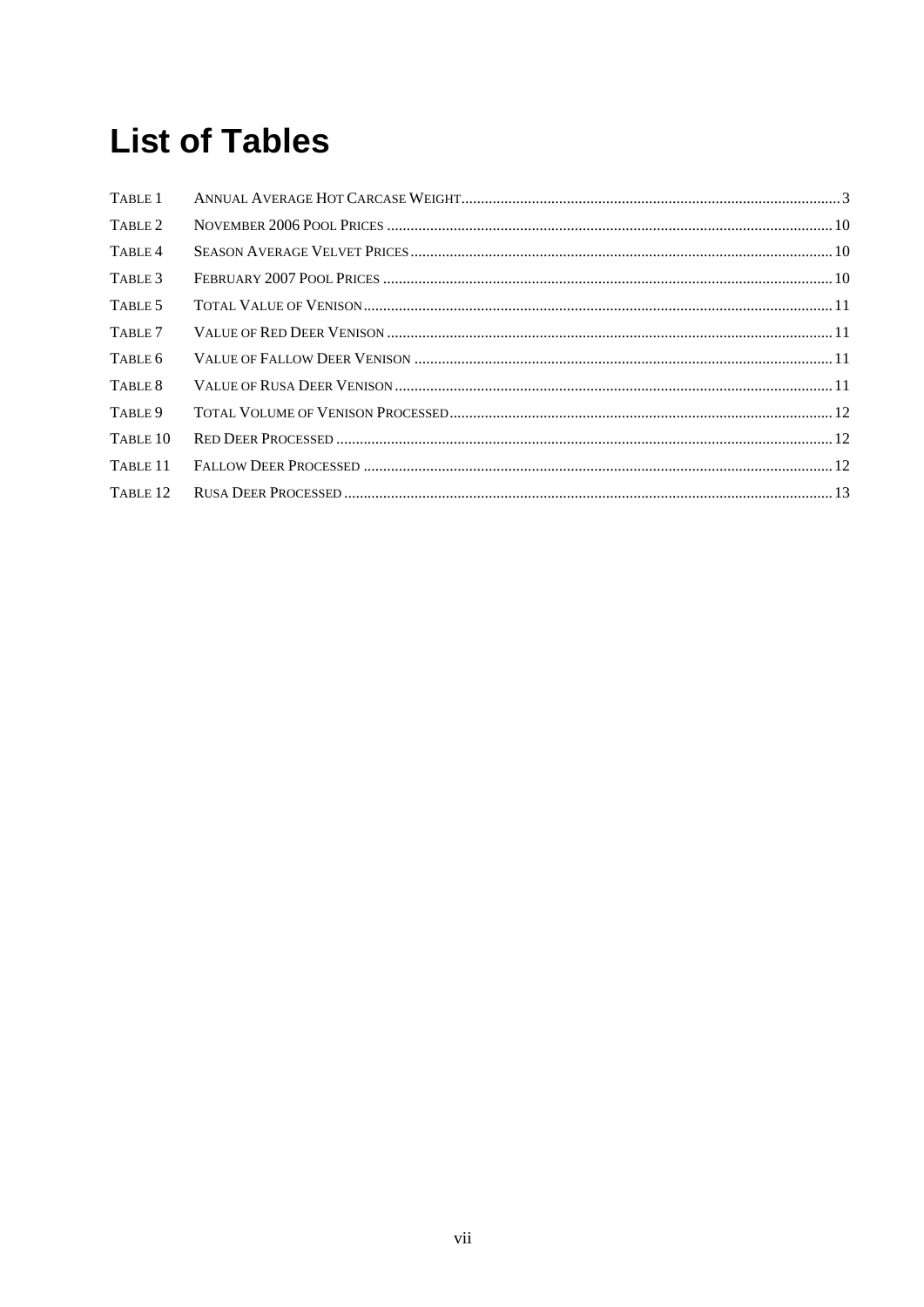# **Executive Summary**

#### **What is the report about**

The expansion of the deer industry in Australia continues to be dependent on the objective collection, interpretation and dissemination of positive market information, as well as the development of marketing and production strategies based on accurate records.

#### **Background**

Accurate statistics provide the Australian Deer Industry with supportable, objective data that can be used to plot existing trends in production price and demand for products. They also provide a basis for extrapolating future trends that give a foundation for industry research, market development and industry expansion programs that strengthen the supply base for venison marketers and velvet processors.

#### **Aims/Objectives**

To assist development, expansion and confidence in the Australian deer industry by:

- 1. Ongoing maintenance and regular updating of deer industry databases.
- 2. Regular interpretation and reporting of deer industry statistics.

#### **Results/Key findings**

#### *General*

The Australian deer industry received a boost in the 2006-07 season with a significant increase in prices for velvet antler. Venison prices show some slight trends towards increase but the change is relatively minor.

The widespread drought in Australia has affected all forms of agriculture and the deer industry has suffered badly as expensive feed supplements and generally low venison prices have forced many more deer farmers to leave the industry.

#### *Venison*

Venison statistics presented in this report have been adjusted to take account of the researcher's assumption that actual data collected does not account for all deer processed throughout Australia. In past years data collected was assumed to represent about 75% of the total Australian farmed venison kill.

In this report, data collected is assumed to represent only about 60% of the total Australian farmed venison kill. This is due to total kill by large processors decreasing, while smaller domestic processors appear to have maintained their kill and some new boutique processors have begun. Therefore, the proportion of small domestic processing has proportionally increased.

Data collected represents an estimated 5,140 animals, and adjustments have been made to make the data more representative.

Available data suggests that the number of deer processed during 2006-07 (12,857) was about half that the number processed during 2005-06 (27,305) and during 2004-05. The decline in number processed has continued from 46,652 (2002-03), 31,270 (2003-04), and 31,061 (2004-05). Total number of red deer processed this season fell by about 5,000 while the number of fallow deer process fell by about 9,500 compared to last season.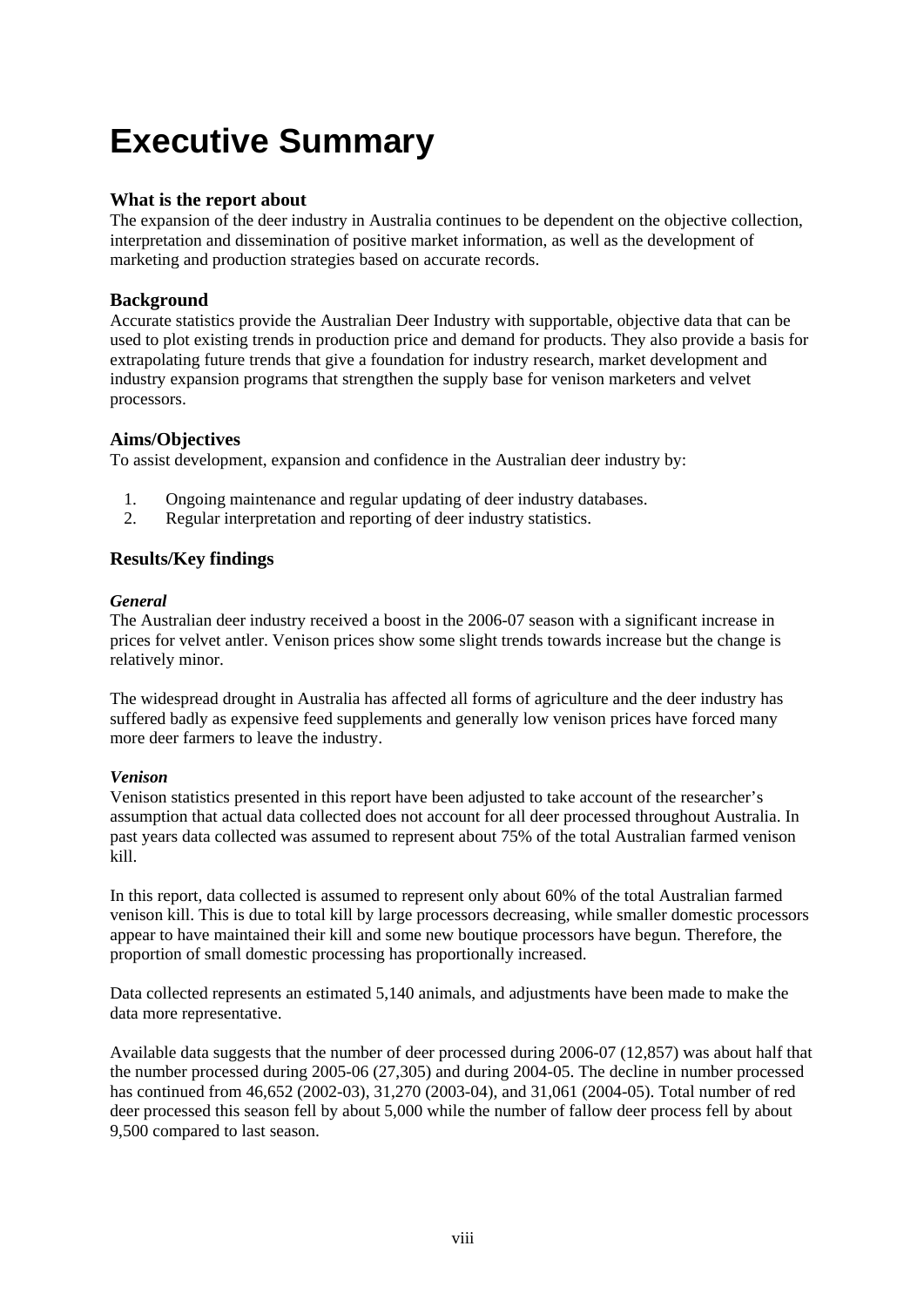The weighted average price per kilogram Hot Carcass Weight (HCW) paid to farmers for venison during the 2006-07 financial year rose around \$0.27 above prices paid during 2005-06 (from \$2.43 to \$2.70).

Ample evidence exists about the number of people selling their stock and leaving the industry. In particular, increasing numbers of processors report their difficulty in accessing stock, so it is likely that the volume of venison processed in Australia will continue to decrease although the average venison price may increase.

#### **Velvet Antler**

Velvet antler prices showed some increase during the 2005-06 season and the expectation of significant improvement in prices was realised this season. Prices for the 2006-07 season were more than double those of the previous season.

However, although the Australian Deer Horn and Co-Products Company (ADH) continued to be the major player in the Australian velvet industry (managing the collection, grading and sale of the Industry's velvet), the total volume it manages has dropped by almost 55% since the 2004-05 season.

Industry estimates suggest Australia still produces in excess of 20 tonnes of velvet annually. However, larger producers are increasingly choosing to sell their product directly to buyers, most of who are based in New Zealand. ADH only collected, graded and sold about 7.2 tonnes of fresh frozen velvet in the 2006-07 season out of an estimated total of 17 to 20 tonnes produced by the industry.

As fewer growers support ADH, the per kilogram costs of operating the Velvet Pools increases for those who remain to support the collective Pool system. It is unfortunate that the future for ADH is uncertain as it provides a stable force in the industry that ensures growers are paid appropriately for their velvet, especially in seasons when prices are depressed.

While demand and prices remain high, individual growers are likely to obtain good velvet prices. But, when they fall, without ADH they will not have an industry-based non-profit organisation on which they can rely to actively coordinate the grading and sale of their product in a way that maximises industry returns.

#### **Implications for relevant stakeholders**

Ongoing poor returns for venison and velvet antler have seen the Australian deer industry continue to contract.

Unless a range of projects that can successfully improve farmer returns continue to be implemented, the future for the Australian deer industry appears bleak.

To those who remain in the industry, the new Venison Alliance projects managed by the Rural Industries Research and Development Corporation (RIRDC) offers hope that a cooperative supply chain approach will be the boost the industry needs.

#### **Recommendations**

It is recommended that RIRDC continue to review opportunities to invest in projects designed specifically to improve farmer returns. Projects should consider domestic market development for both venison and velvet products.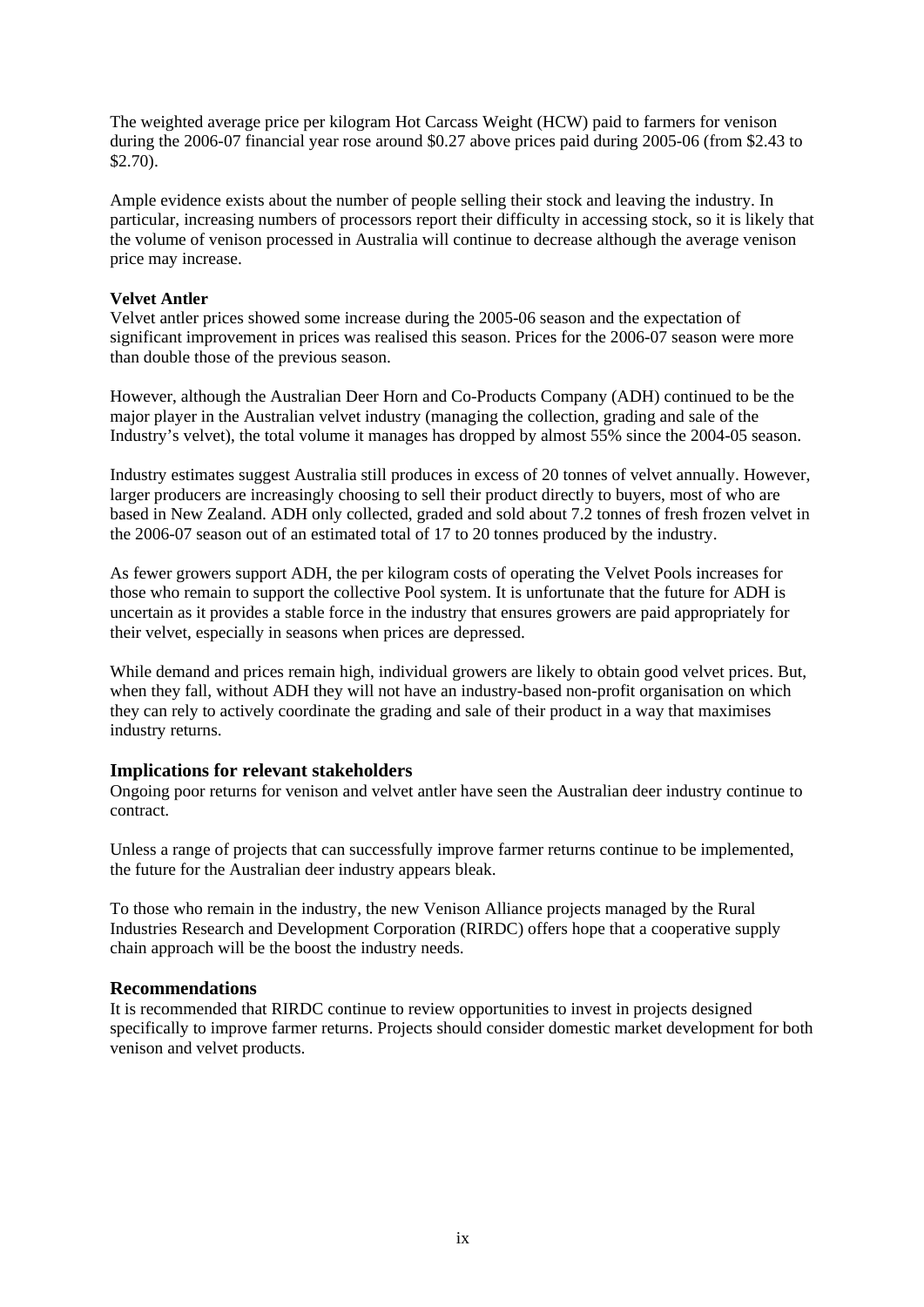# **Introduction**

The expansion of the deer industry in Australia continues to be dependent on objective collection, interpretation and dissemination of positive market information as well as the development of marketing and production strategies based on accurate records.

Accurate statistics provide the Australian Deer Industry with supportable, objective data that can be used to plot existing trends in production price and demand for products. They also provide a basis for extrapolating future trends that give a foundation for industry research, market development and industry expansion programs that strengthen the supply base for venison marketers and velvet processors.

# **Objectives**

To continue the improvement of deer farmer profitability through:

- 1. Ongoing maintenance and regular updating of deer industry databases.
- 2. Regular interpretation and reporting of deer industry statistics.

# **Methodology**

Project methodology included:

- 1. Maintenance and regular updating of:
	- a. Industry contact lists
	- b. Statistics related to venison and velvet production
	- c. Contact with and provision of industry data to State and Federal government agencies
	- d. The NVAS database software.
- 2. Regular and open reporting of market and other information to industry and related agricultural interests.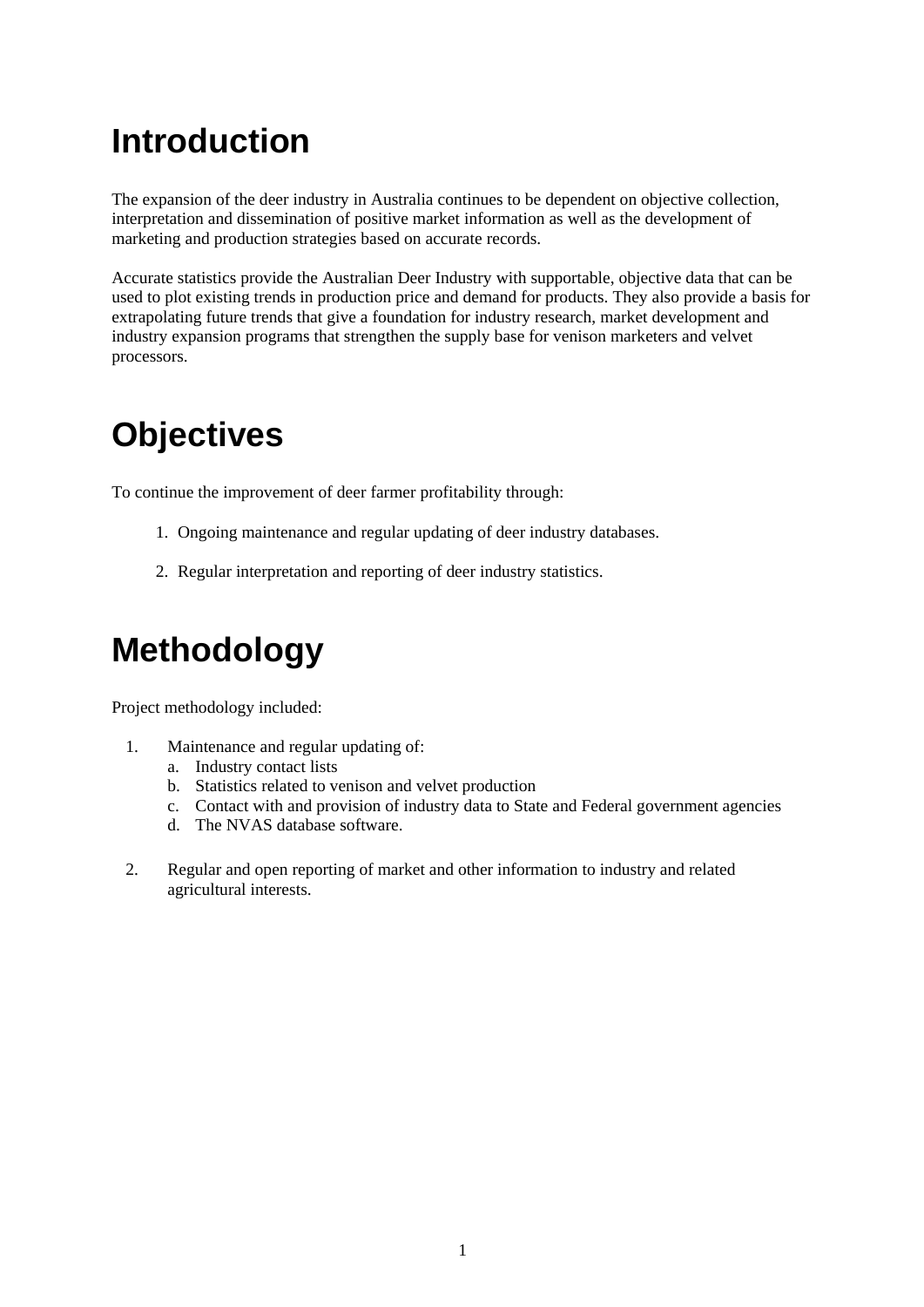# **Results**

### **Venison Production**

### **Average Carcase Weight**

Trends in average carcase weight of both major species farmed in Australia (red and fallow deer) in recent season have continued this season. Graphs 1 and 2 show live weight trends of red and fallow deer processed since July 2002. The trend is to increase. Although not shown on these graphs, the trend from July 1999 to June 2002 was to a decline in average hot carcase weight (HCW).

The trend change has occurred because more animals with relatively high average carcase weights have been processed (both species) since July 2005. This strongly suggests more mature, probably breeding animals have been sold for processing since July 2005.

Graph 1 shows the annual average HCW of red and red hybrid deer from July 2002 to June 2007 and the average HCW for all red and red hybrid deer carcases during that period. Graph 2 shows the annual average HCW of fallow deer processed from July 2002 to June 2007 and the average HCW for all fallow deer carcases during that period.

### *Graph 1 - Average HCW of Red Deer*



*Graph 2 - Average HCW of Fallow Deer* 

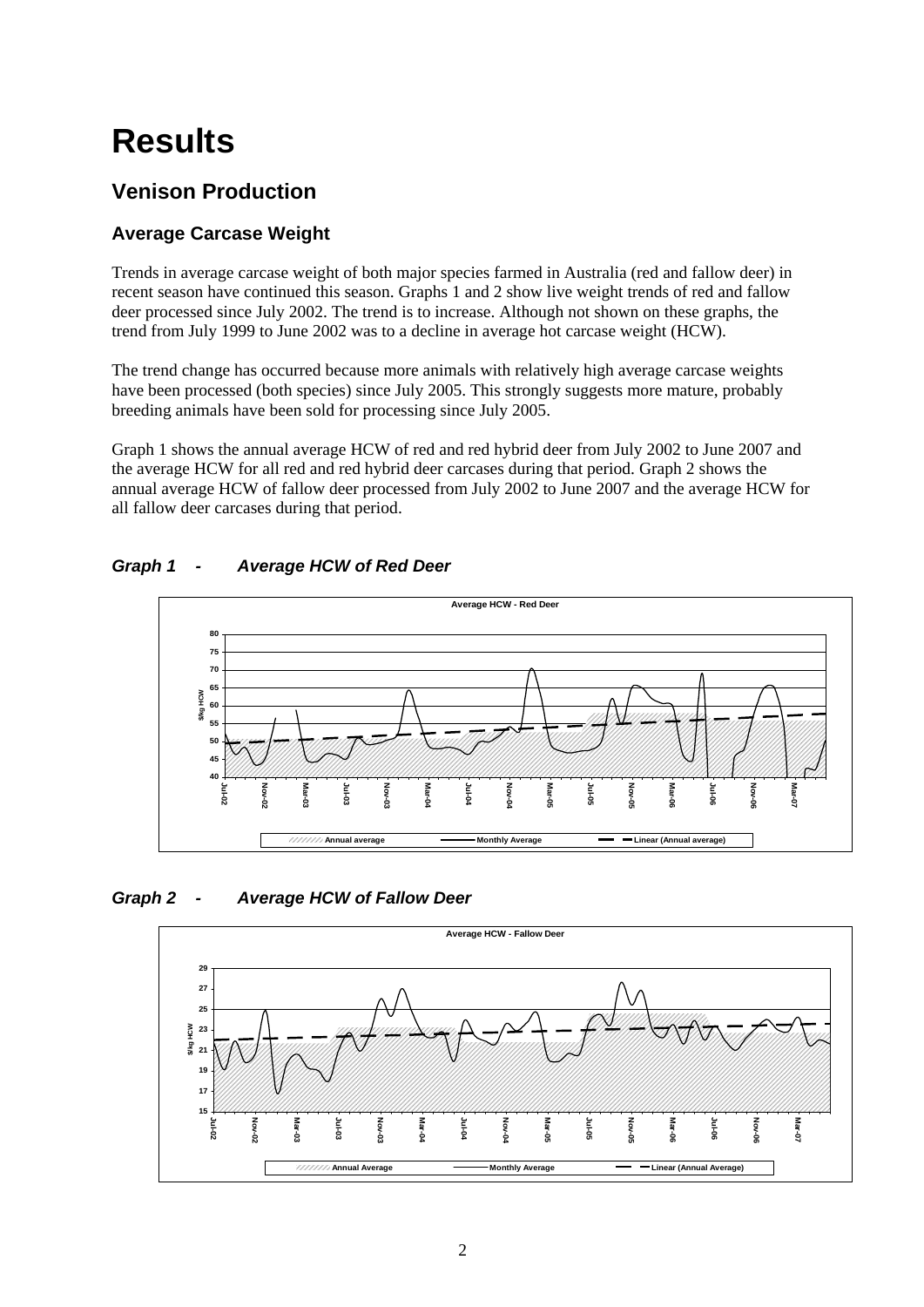Average hot carcase weights from July 1999 to June 2007 for red and fallow deer are summarised in Table 1. Although the long term trends are still positive, data for the 2006-07 season suggests more small younger animals were processed as processors tried to maintain client requirements.

| Year                    | <b>Red and Red Hybrids</b> | <b>Fallow</b> |
|-------------------------|----------------------------|---------------|
| April 1998 to June 1998 | 53.3                       | 22.9          |
| July 1998 to June 1999  | 56.0                       | 24.5          |
| July 1999 to June 2000  | 50.7                       | 22.6          |
| July 2000 to June 2001  | 53.4                       | 23.5          |
| July 2001 to June 2002  | 55.7                       | 24.6          |
| July 2002 to June 2003  | 50.7                       | 21.7          |
| July 2003 to June 2004  | 50.2                       | 24.4          |
| July 2004 to June 2005  | 52.6                       | 21.8          |
| July 2005 to June 2006  | 58.0                       | 24.6          |
| July 2006 to June 2007  | 55.9                       | 22.7          |

#### *Table 1 Annual Average Hot Carcase Weight*

#### **Value and Volume of Venison Production**

Graph 3 shows the volume of venison processed since 1997 and its Farm Gate Value with no deductions for the statutory industry levy, processing and transport costs.

#### *Graph 3 - Total Value and Volume of Industry Venison Production*



The total farm gate value of venison fell significantly during the 2006-07 season, from AUD\$2.47 million to AUD\$1.243 million. The fall in total value is directly related to the fall in the total hot carcase weight of venison processed. The total venison fell by from an estimated 1,010 tonnes in 2005-06 by about 50% to 461 tonnes in 2006-07.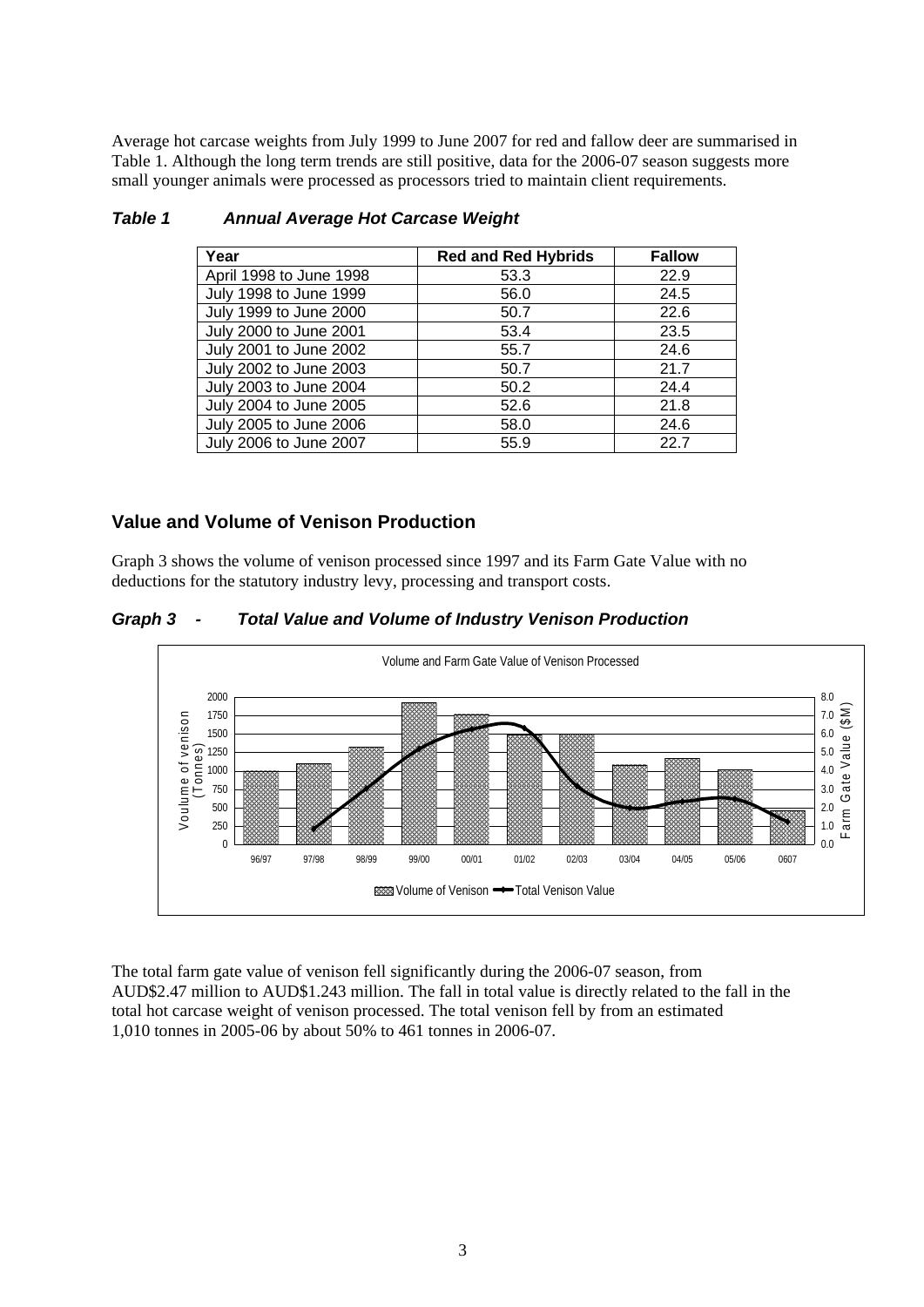#### **Number of deer processed**

Details on the number of animals processed from April 1998 until June 2001 are determined from estimates. Data for years beginning 2001-02 are determined from records collected by RIRDC projects and data from the Levies Management Unit related to the number of deer processed and weight of venison produced.

Graphs 4, 5 and 6 compare the average number of deer processed each month for the period seasons 2003-04, 2004-05, 2005-06 and 2006-07. The pattern of the number of deer killed from 2003-04 to 2005-06 is generally consistent while data for 2006-07 clearly shows the decline in number processed. The 2006-07 pattern of processing may more clearly reflect demand in the local domestic market and the percentage of animals processed for the domestic market has increased relative to the export market.



*Graph 4 - Total Number of Deer Processed* 

*Graph 5 - Number of Red Deer Processed* 

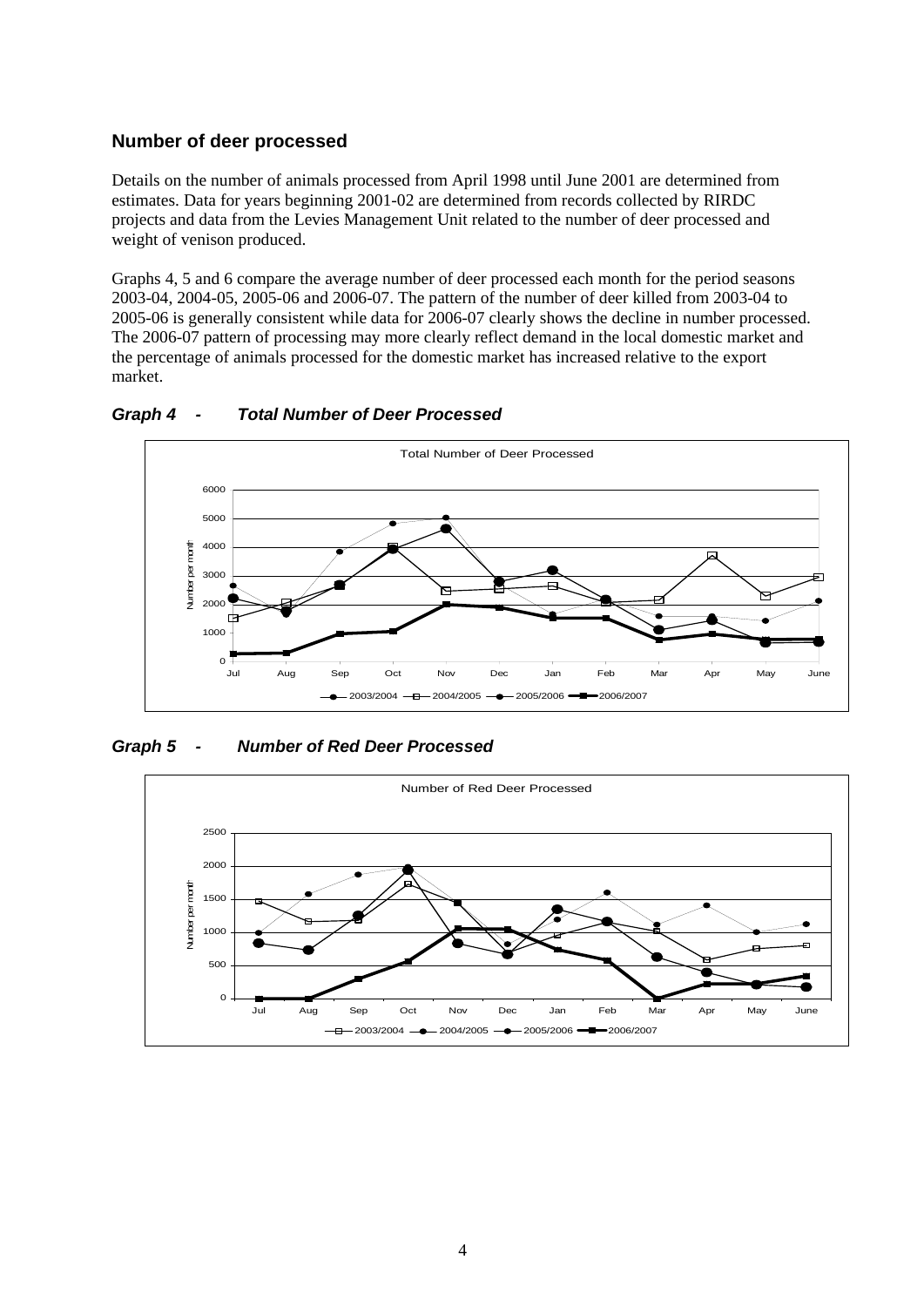*Graph 6 - Number of Fallow Deer Processed* 



The estimated total number of deer processed for the year July 2006 to June 2007 was 12,857 compared to 27,305 for the year July 2005 to June 2006, 31,061 for the year July 2004 to June 2005 and 32,270 for the year July 2003 to June 2004.

### **Average Venison Price to Farmers**

Graph 7 shows the weighted average venison price (HCW delivered to the abattoir) for all red and fallow deer carcases. This data does not include deductions for the statutory industry levy, processing and transport costs.



*Graph 7 - Average Venison Price (\$/kg HCW)* 

The continuing slight but measurable improvement in price paid to Australian deer farmers from the 2005-06 season is obvious from Graph 7.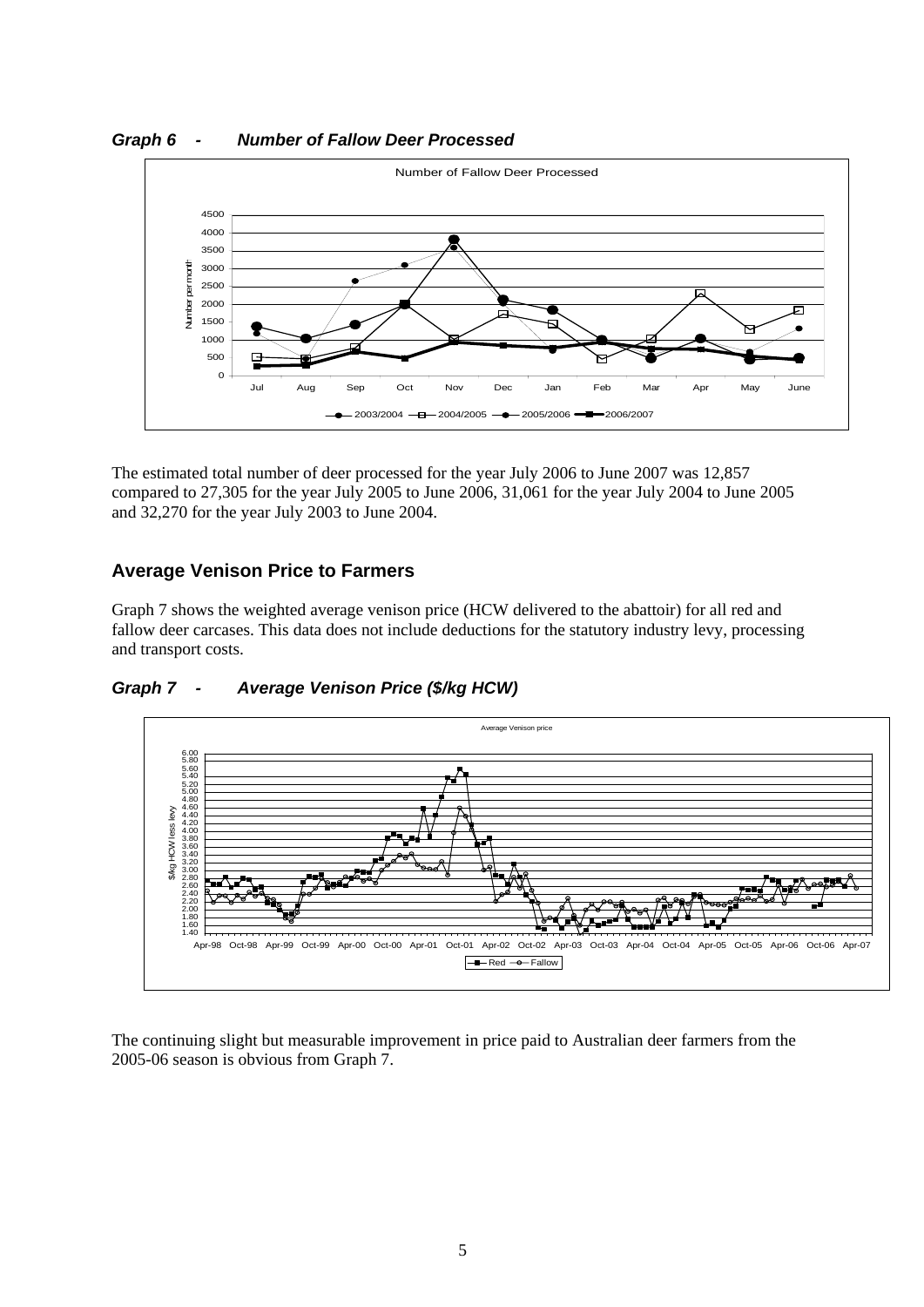#### **Long Term Red/Fallow Price Differences [April 1998 to June 2007]**

Statistics collected since April 1998 allow a comparison of average fallow and red deer venison price statistics.

Graph 8 shows the monthly difference in average HCW price paid for red and fallow deer venison produced by the Australian deer industry. The graph clearly shows that during the export 'boom' period from April 2000 to April 2002 the average price paid for red deer venison was significantly greater than that paid for fallow deer venison (up to \$2.50/kg more at the peak in August 2001).

It also shows that since the 'boom' period ended in about August 2002 the average price paid for fallow deer venison has been consistently higher than the price paid for red deer venison (about \$0.50/kg HCW higher).

*Graph 8 - Difference in Average Price for Red And Fallow Deer Venison* 



Graph 9 shows the percentage of time (April 1998 to June 2007) when the average HCW price for red deer venison and fallow deer venison were greater. Interestingly over the 9 year period of data recording the split is approximately 50:50.

#### *Graph 9 - Percentage of Time [April 1998 to June 2007] Red or Fallow HCW Prices Greater*

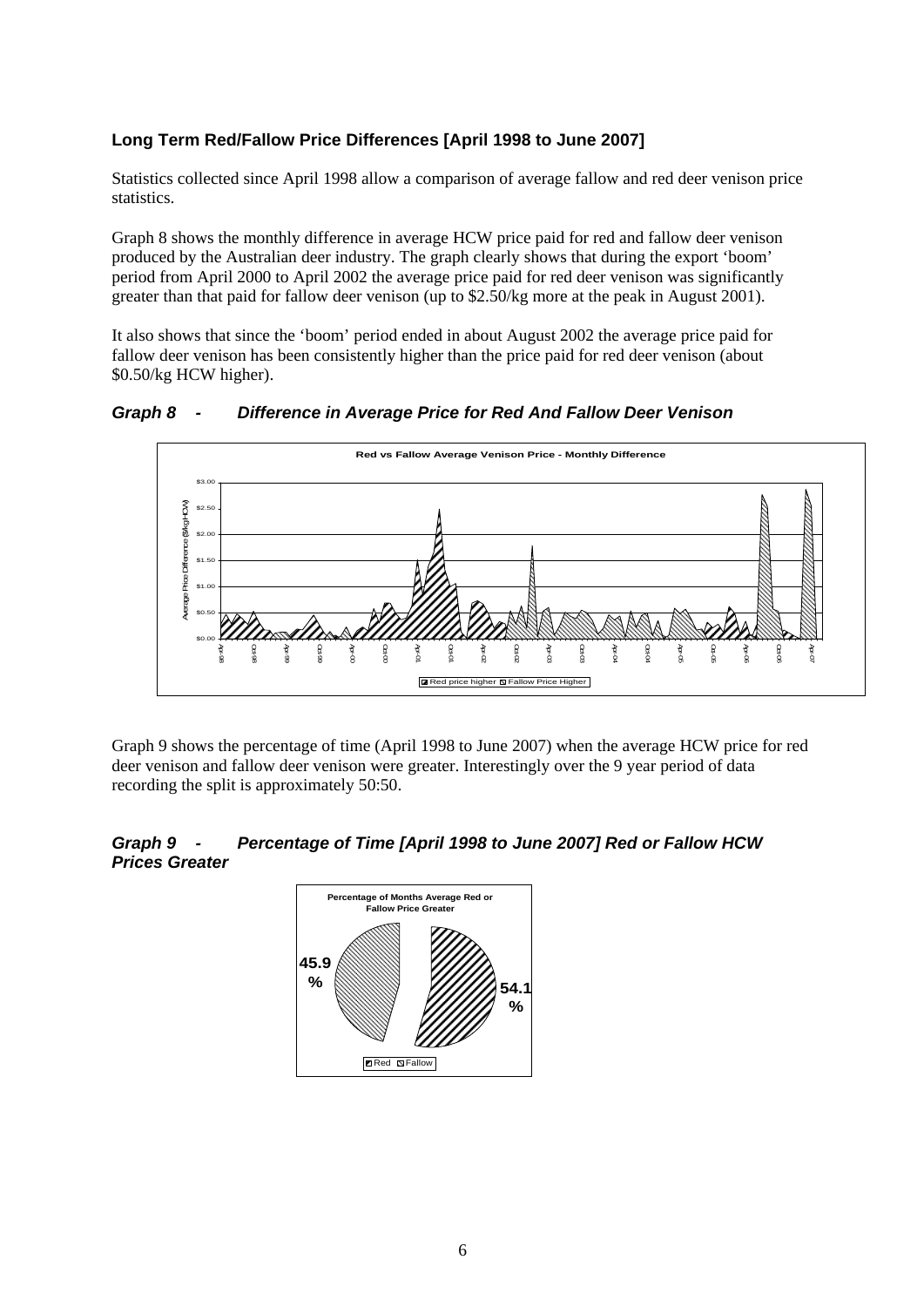Graph 10 shows the long term (9 years) average venison price paid for red and fallow deer carcases processed between 1998-99 and 2006-07. Over the nine year period described, the difference in long term average price of red and fallow venison is only about \$0.16/kg HCW in favour of red deer venison.





#### **Comparison of Red/Fallow Price Differences [April 1998 to June 2002 and July 2002 to June 2007]**

Since the 'Boom' venison sale price period that ended in August 2002 average venison price paid for red and fallow deer venison are similar although the average price paid for fallow venison is consistently higher than that paid for red deer venison as demonstrated in graphs below.

*Graph 11 - Percentage of Time Red or Fallow HCW Prices were Greater* 



These charts show how the strong export market until mid 2002 more strongly influenced the price of red deer venison than it did fallow deer venison. Graph 7 shows that during this export boom, both fallow and red deer venison price increased but the influence of price was stronger for red deer venison.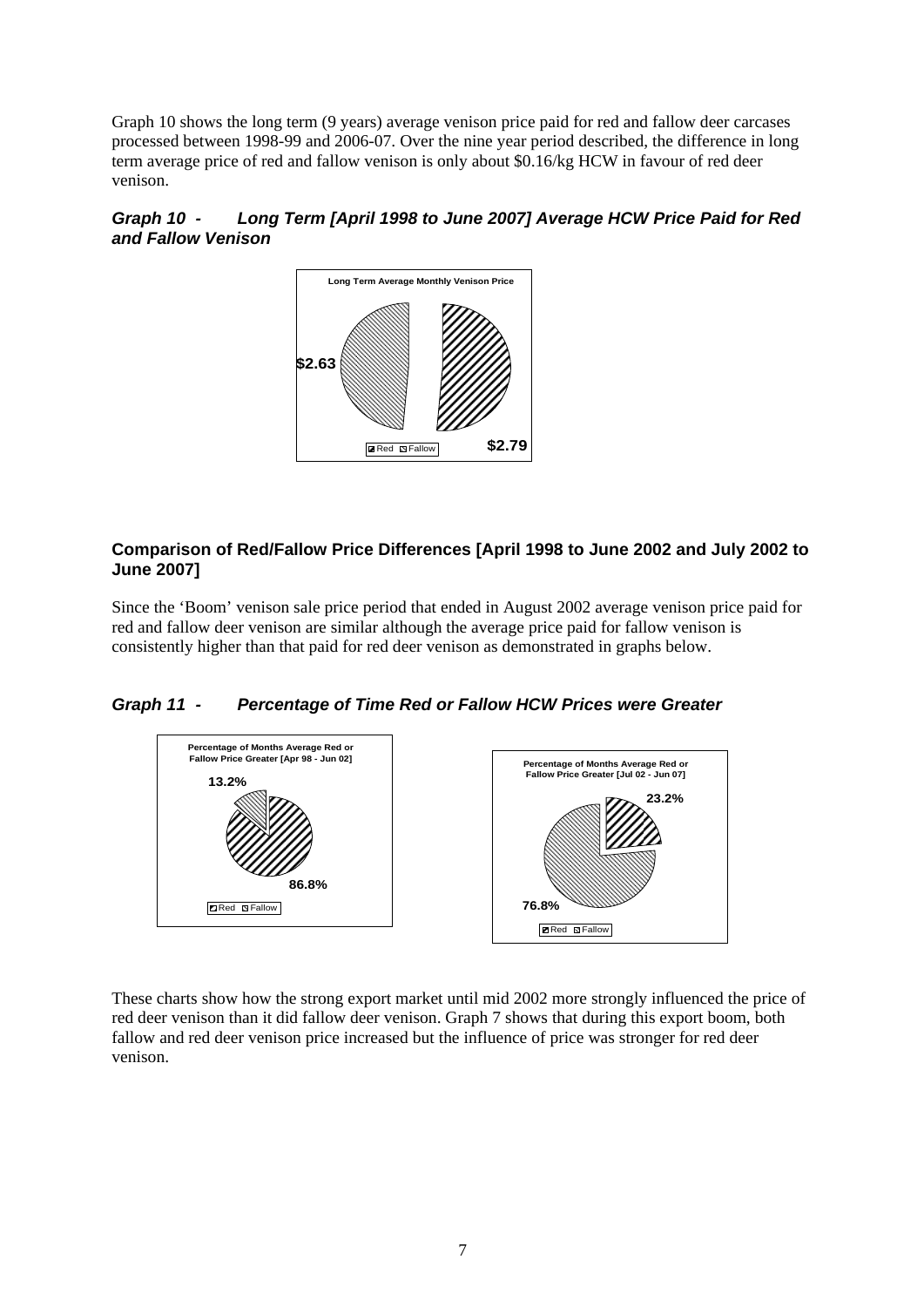Graph 12 charts show that between 1998-99 and 2006-07 the difference average venison price paid for red and fallow deer carcases was about \$1.50/kg HCW in favour of red deer. Since July 2002 and until June 2007 however, the difference in average venison price paid for red and fallow deer carcases was about \$0.16/kg HCW in favour of fallow.





Since June 2002 the average price of red deer carcases has fallen by about 40% while the average price of fallow deer has fallen by about 25%.

### **Velvet Antler Production**

#### **Velvet Production**

Until the 2004-05 season, the Australian Deer Horn and Co Products Company (ADH) managed an increasing percentage of the Australian Industry's velvet. It is estimated that ADH collected, graded and sold at least 60% of velvet antler (deer horn) produced in Australia.

Since the 2004-05 season, the volume of velvet managed by ADH has declined significantly to an estimated 35% of total production in the 2006-07 season.

*Graph 13 - Volume of Velvet Sold by ADH* 



The majority of velvet sold by ADH continues to be provided by red deer, although some limited interest in fallow deer and elk velvet persists.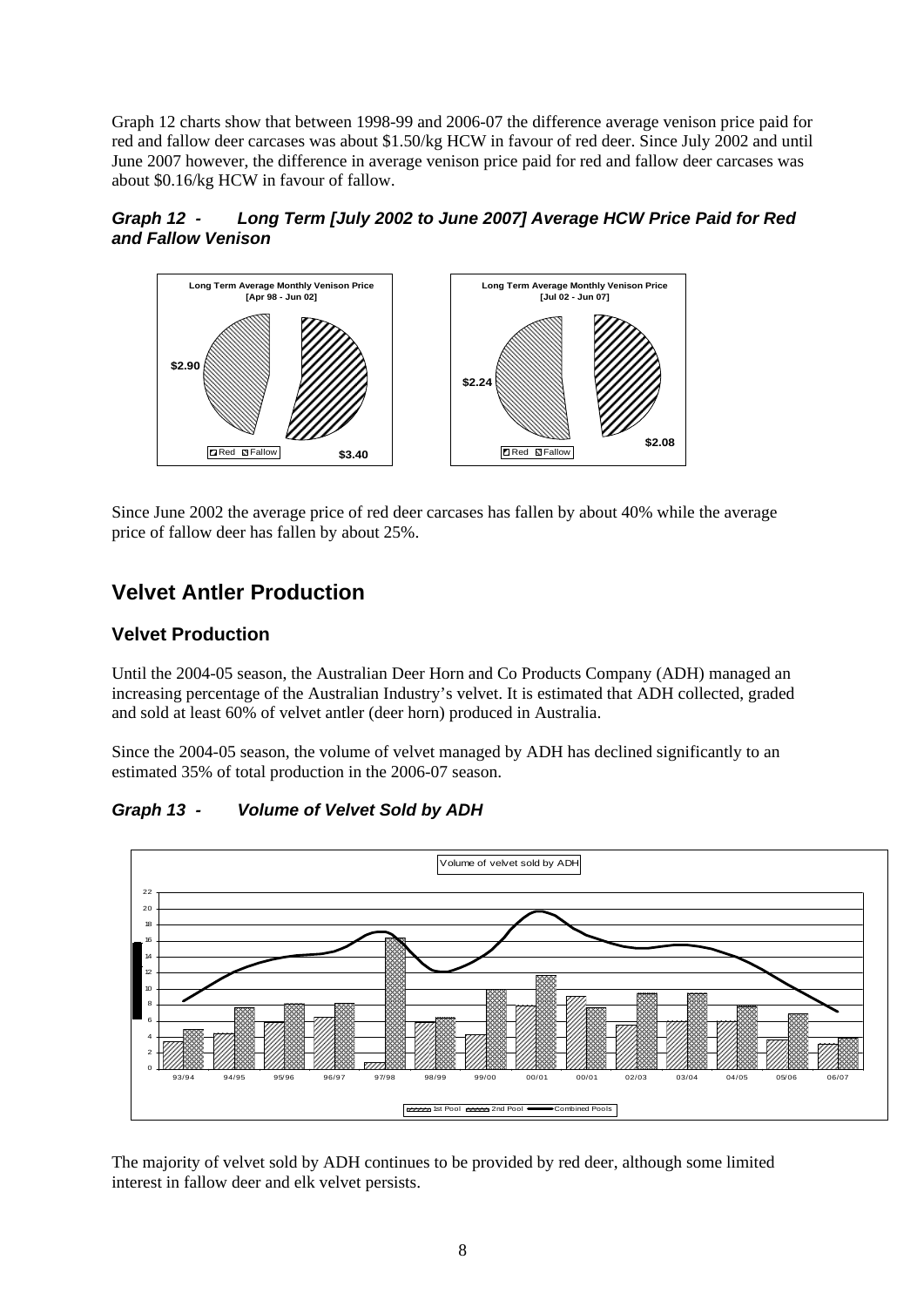#### **Velvet Antler Prices**

Graph 14 shows how the value of velvet antler sold by ADH has changed in the fourteen years beginning with the 1993-94 season. The recent reduction of the New Zealand stag herd combined with an increased Korean demand saw average prices for velvet in the 2006-07 season double prices for the previous season.



#### *Graph 14 - Value of Velvet Sold by ADH*

Graph 14 shows that the average value of velvet sold at the first ADH pool in most years is greater than the average value of velvet sold at the second pool each year. The fourteen-season weighted average price for velvet antler sold by ADH is just under \$60.00 at about \$58.80 per kilogram green weight.

The average price for velvet in the 2006-07 season (\$82.68/kg) was similar to the price received in the 2002-03 season of \$82.96/kg (second best price average)) and only a little less than the best ever average of \$93.41/kg received in the 2999/00 season.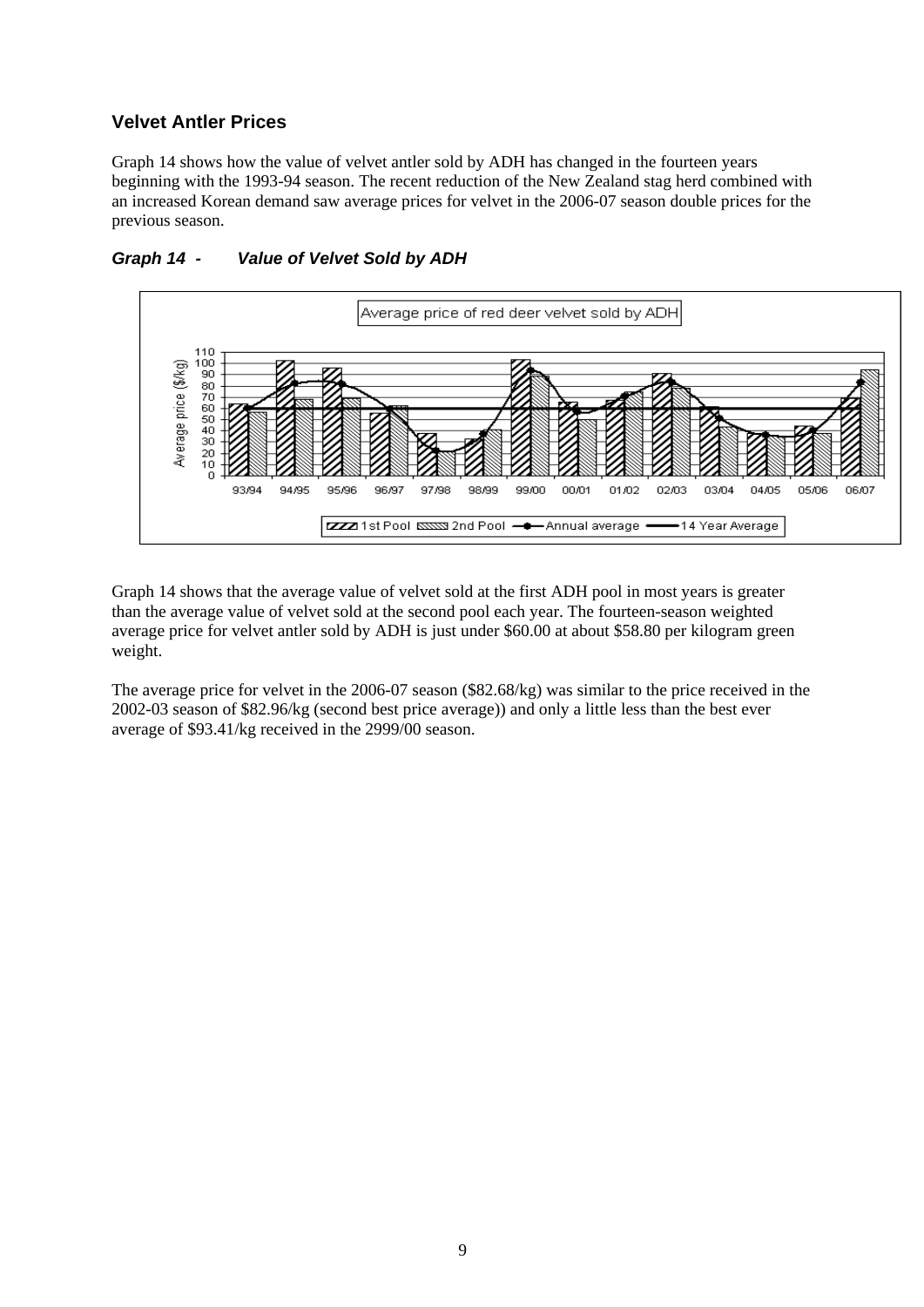| <b>Grades</b> | <b>Price Range</b><br>(\$AUD) |
|---------------|-------------------------------|
| <b>ELK</b>    | No product                    |
| Super A       | \$75 to \$80                  |
| Α             | \$65 to \$70                  |
| в             | \$60 to \$65                  |
| С             | \$55 to \$60                  |
| D             | \$45 to \$50                  |
| Spiker        | \$40 to \$50                  |
| Taiwanese     | \$50 to \$60                  |
| Regrowth      | \$50                          |
| Overgrown     | \$40 to \$55                  |
| Damaged       | \$25 to \$55                  |

#### *Table 2 November 2006 Pool Prices*

#### *Table 4 Season Average Velvet Prices*

#### 2005-06 Season

| <b>Average Price</b> |         | <b>Average Value</b> |         |
|----------------------|---------|----------------------|---------|
| <b>All Velvet</b>    | \$37.58 | All velvet           | \$40.25 |
| Korean Red           | \$41.65 | Korean Red           | \$43.99 |
| <b>Other Red</b>     | \$33.00 | <b>Other Red</b>     | \$32.35 |
| All Elk              | \$45.19 | All Elk              | \$40.84 |
| Fallow               | \$25.71 | Fallow               | \$31.09 |

2006-07 Season

| <b>Average Price</b> |         | <b>Average Value</b> |         |
|----------------------|---------|----------------------|---------|
| <b>All Velvet</b>    | \$65.80 | All velvet           | \$80.87 |
| Korean Red           | \$84.88 | Korean Red           | \$81.23 |
| Other Red            | \$58.25 | Other Red            | \$60.26 |
| All Elk              | \$90.00 | All Elk              | \$90.00 |
| Fallow               | \$33.17 | Fallow               | \$13.80 |

#### *Table 3 February 2007 Pool Prices*

| <b>Grades</b> | <b>Price Range</b><br>(\$AUD) |
|---------------|-------------------------------|
| <b>ELK</b>    | \$30 to \$90                  |
| Super A       | \$100 to \$120                |
| А             | \$90 to \$128                 |
| B             | \$80 to \$115                 |
| Ć             | \$75 to \$100                 |
| D             | \$60 to \$89                  |
| Spiker        | \$65 to \$110                 |
| Taiwanese     | \$60 to \$65                  |
| Regrowth      | \$36 to \$74                  |
| Overgrown     | \$45 to \$90                  |
| Damaged       | \$35 to \$100                 |
| Manufacturing | \$10 to \$112                 |
| Fallow        | \$5 to \$10                   |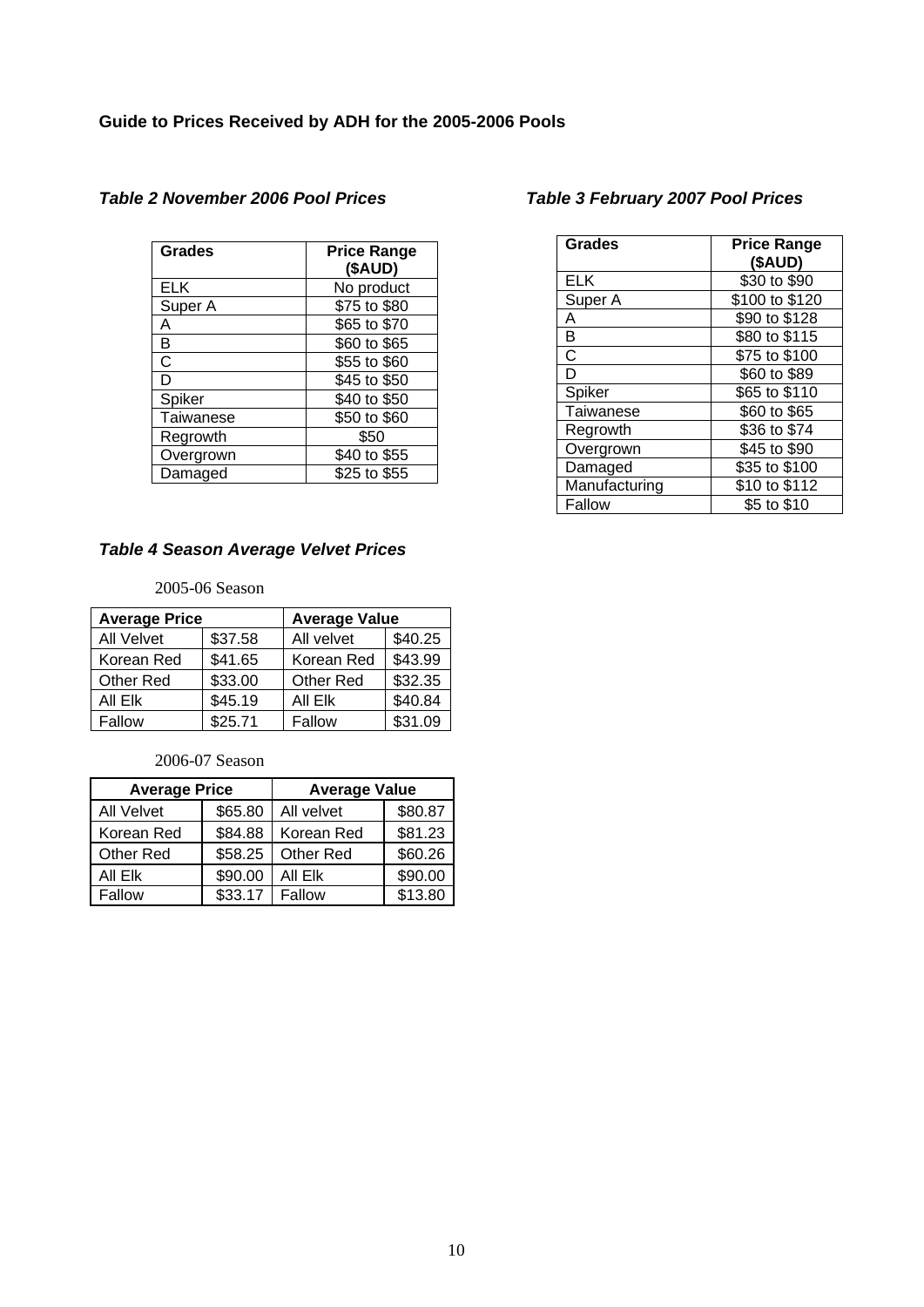# **Discussion**

### **Venison**

### **Farm Gate Value of Venison**

The total farm gate value of venison produced from 1998-99 to 2006-07 is shown in Tables 5 to 8.

| Year    | <b>Total Value</b> | Average Value        |
|---------|--------------------|----------------------|
|         |                    | $(\frac{5}{kg}$ HCW) |
| 1998-99 | \$3.04M            | \$2.30               |
| 1999-00 | \$5.18M            | \$2.69               |
| 2001-02 | \$6.25M            | \$3.54               |
| 2001-02 | \$6.32M            | \$4.24               |
| 2002-03 | \$3.17M            | \$2.11               |
| 2003-04 | \$1.99M            | \$1.81               |
| 2004-05 | \$2.34M            | \$1.99               |
| 2005-06 | \$2.47M            | \$2.43               |
| 2006-07 | \$1.243M           | \$2.70               |

### *Table 5 Total Value of Venison*

| Year    | <b>Total Value</b> | Average Value        |
|---------|--------------------|----------------------|
|         |                    | $(\frac{5}{kg}$ HCW) |
| 1998-99 | \$1.17M            | \$2.16               |
| 1999-00 | \$2.27M            | \$2.64               |
| 2001-02 | \$2.19M            | \$3.18               |
| 2001-02 | \$2.28M            | \$3.69               |
| 2002-03 | \$1.40M            | \$2.22               |
| 2003-04 | \$0.90M            | \$2.07               |
| 2004-05 | \$0.71M            | \$2.20               |
| 2005-06 | \$0.96M            | \$2.28               |
| 2006-07 | \$0.47M            | \$2.69               |

*Table 6 Value of Fallow Deer Venison* 

#### *Table 7 Value of Red Deer Venison*

| Year    | <b>Total Value</b> | Average Value        |
|---------|--------------------|----------------------|
|         |                    | $(\frac{5}{kg}$ HCW) |
| 1998-99 | \$1.72M            | \$2.44               |
| 1999-00 | \$2.48M            | \$2.71               |
| 2001-02 | \$3.85M            | \$3.79               |
| 2001-02 | \$3.93M            | \$4.70               |
| 2002-03 | \$1.68M            | \$2.03               |
| 2003-04 | \$1.09M            | \$1.67               |
| 2004-05 | \$1.62M            | \$1.91               |
| 2005-06 | \$1.51M            | \$2.55               |
| 2006-07 | \$0.77M            | \$2.70               |

#### *Table 8 Value of Rusa Deer Venison*

| Year    | <b>Total Value</b> | Average      |  |
|---------|--------------------|--------------|--|
|         |                    | Value        |  |
|         |                    | $($/kg$ HCW) |  |
| 1998-99 | \$0.15M            | \$1.91       |  |
| 1999-00 | \$0.46M            | \$2.84       |  |
| 2001-02 | \$0.22M            | \$3.30       |  |
| 2001-02 | \$0.11M            | \$3.19       |  |
| 2002-03 | \$0.08M            | \$1.83       |  |
| 2003-04 | No data available  |              |  |
| 2004-05 | No data available  |              |  |
| 2005-06 | No data available  |              |  |
| 2006-07 | No data available  |              |  |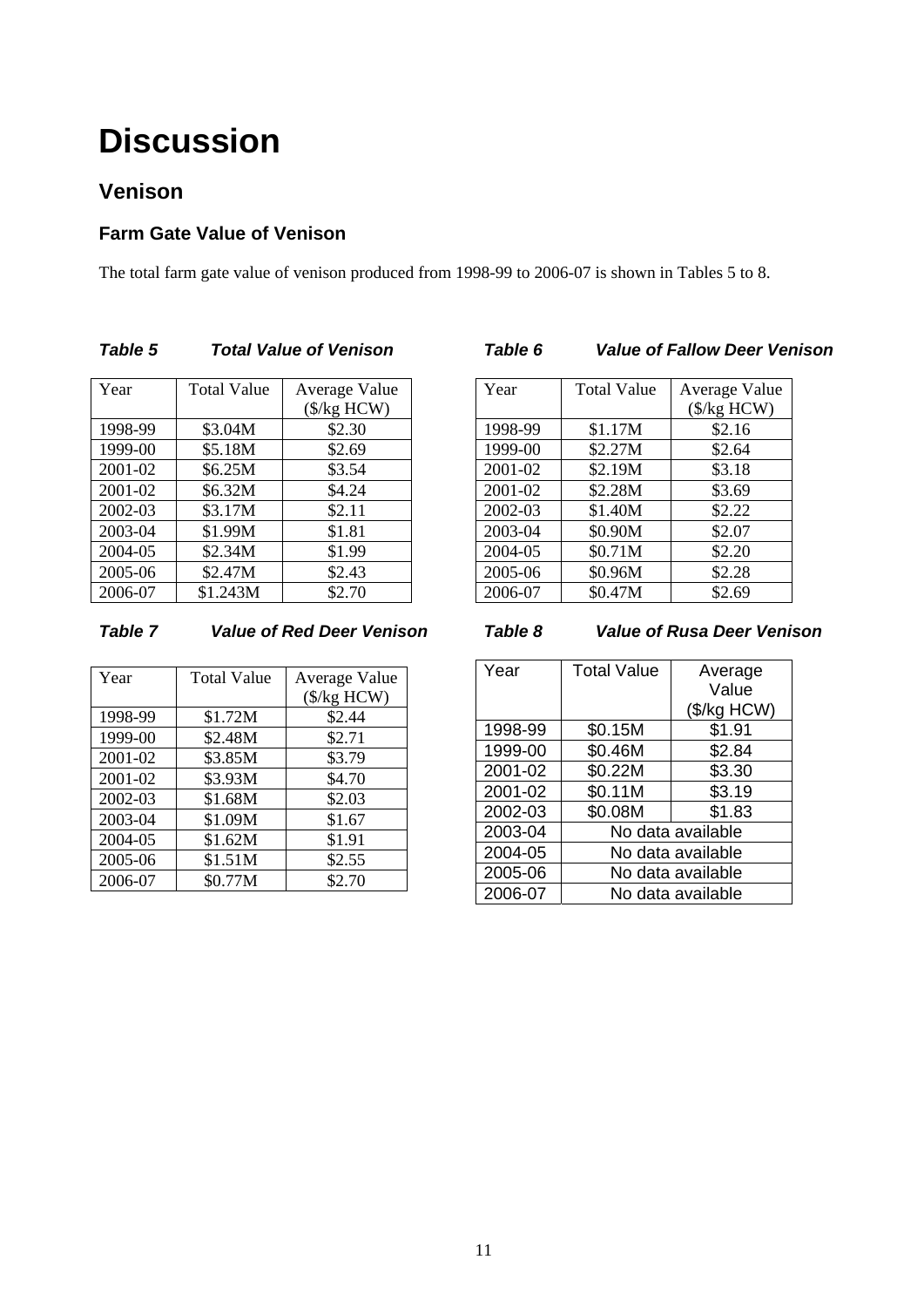### **Venison Production Summary**

A summary of Australia's venison production from 1998-99 to 2006-07 and the estimated value in 1998-99 is shown is shown in Tables 9 to 12 below.

| Year    | <b>Total Number</b> | Total HCW (Tonnes) | Average HCW (Kg) |
|---------|---------------------|--------------------|------------------|
| 1998-99 | 36,652              | 1,323              | 35.8             |
| 1999-00 | 60,165              | 1,928.1            | 32.0             |
| 2001-02 | 50,131              | 1,767.8            | 35.3             |
| 2001-02 | 41,223              | 1,489.4            | 36.1             |
| 2002-03 | 46,652              | 1,505.5            | 32.3             |
| 2003-04 | 30,850              | 1,086.8            | 35.2             |
| 2004-05 | 31,061              | 1,174.1            | 37.8             |
| 2005-06 | 27,305              | 1,011.8            | 37.1             |
| 2006-07 | 12,857              | 461.1              | 35.9             |

#### *Table 9 Total Volume of Venison Processed*

#### *Table 10 Red Deer Processed*

| Year    | <b>Total Number</b> | <b>Total HCW (Tonnes)</b> | Average HCW (Kgs) |
|---------|---------------------|---------------------------|-------------------|
| 1998-99 | 12,642              | 708                       | 56.0              |
| 1999-00 | 18,042              | 915                       | 50.7              |
| 2001-02 | 18,975              | 1,014                     | 53.4              |
| 2001-02 | 15,018              | 836                       | 55.7              |
| 2002-03 | 16,334              | 829                       | 50.7              |
| 2003-04 | 12,953              | 650                       | 50.2              |
| 2004-05 | 16,141              | 849                       | 52.6              |
| 2005-06 | 10,183              | 591                       | 58.0              |
| 2006-07 | 5,098               | 285                       | 58.9              |

#### *Table 11 Fallow Deer Processed*

| Year    | <b>Total Number</b> | <b>Total HCW (Tonnes)</b> | Average HCW (Kgs) |
|---------|---------------------|---------------------------|-------------------|
| 1998-99 | 22,128              | 542                       | 24.5              |
| 1999-00 | 37,964              | 859                       | 22.6              |
| 2001-02 | 29,207              | 686                       | 23.5              |
| 2001-02 | 25,171              | 619                       | 24.6              |
| 2002-03 | 29,133              | 632                       | 21.7              |
| 2003-04 | 17,896              | 437                       | 24.4              |
| 2004-05 | 14,920              | 325                       | 21.8              |
| 2005-06 | 17,123              | 421                       | 24.6              |
| 2006-07 | 7,758               | 176                       | 22.7              |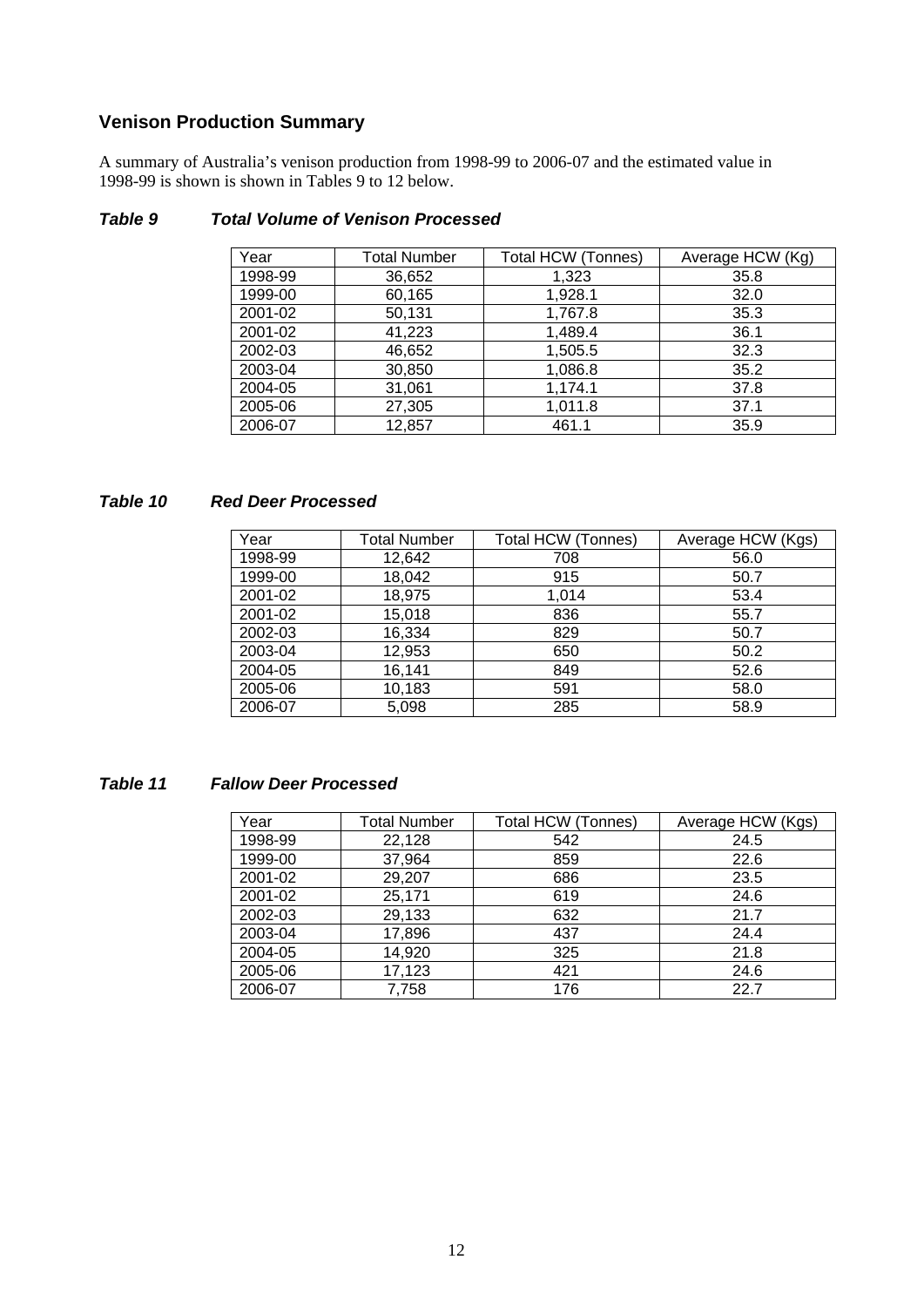#### *Table 12 Rusa Deer Processed*

| Year    | <b>Total Number</b> | Total HCW (Tonnes) | Average HCW (Kgs) |
|---------|---------------------|--------------------|-------------------|
| 1998-99 | 1,883               | 77                 | 41.1              |
| 1999-00 | 4,160               | 154                | 37.1              |
| 2001-02 | 1,949               | 68                 | 35.0              |
| 2001-02 | 1,033               | 35                 | 33.5              |
| 2002-03 | 1,185               | 45                 | 38.3              |
| 2003-04 | No data available   |                    |                   |
| 2004-05 | No data available   |                    |                   |
| 2005-06 | No data available   |                    |                   |
| 2006-07 | No data available   |                    |                   |

#### **Venison Price Differential and Carcase Weight Distribution**

Differences in average price per kilogram paid for venison in different weight ranges have been reported previously.

#### **Red Deer – Average of all seasons from 1998-99 to 2006-07**

The effect of data collected for July 2006 to June 2007 on an analysis of the average effect of carcase weight of red deer processed between April 1998 and June 2007 is minimal. Graph 15 shows that there is a significant reduction in average carcase price for red deer carcases that fall outside the 'ideal' weight range of 55 to 65 kg HCW.

A similar consideration of weight range the distribution for red deer carcases shows the majority of red deer processed have been underweight. Graph 15 shows why the majority of red deer carcases have been unable to obtain ideal returns.



#### *Graph 15 - Red Deer - Venison Price Differential and Carcase Weight Distribution*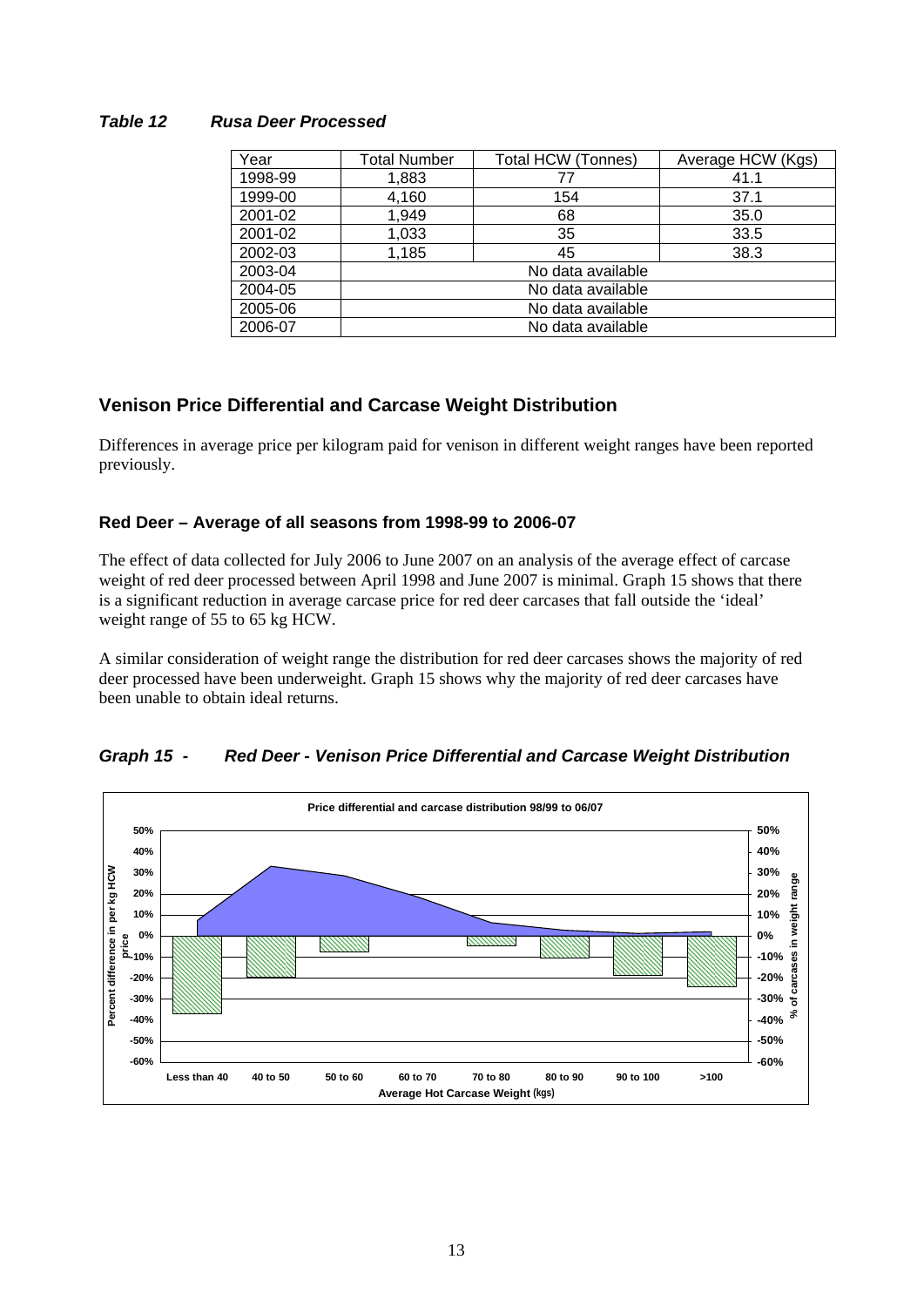#### **Fallow – Average of all seasons from 1998-99 to 2006-07**

An analysis of data for fallow deer processed between April 1998 and June 2007 shows a similar situation to that observed for red deer. That is a significant reduction in average carcase price for fallow carcases that fall outside the 'ideal' weight range of 26 to 28 kg HCW.

A similar consideration of weight range distribution for fallow deer carcases shows the majority of fallow deer processed have been underweight. Graph 16 shows why the majority of fallow deer carcases have not provided farmers with ideal returns.

#### *Graph 16 - Fallow Deer - Venison Price Differential and Carcase Weight Distribution*

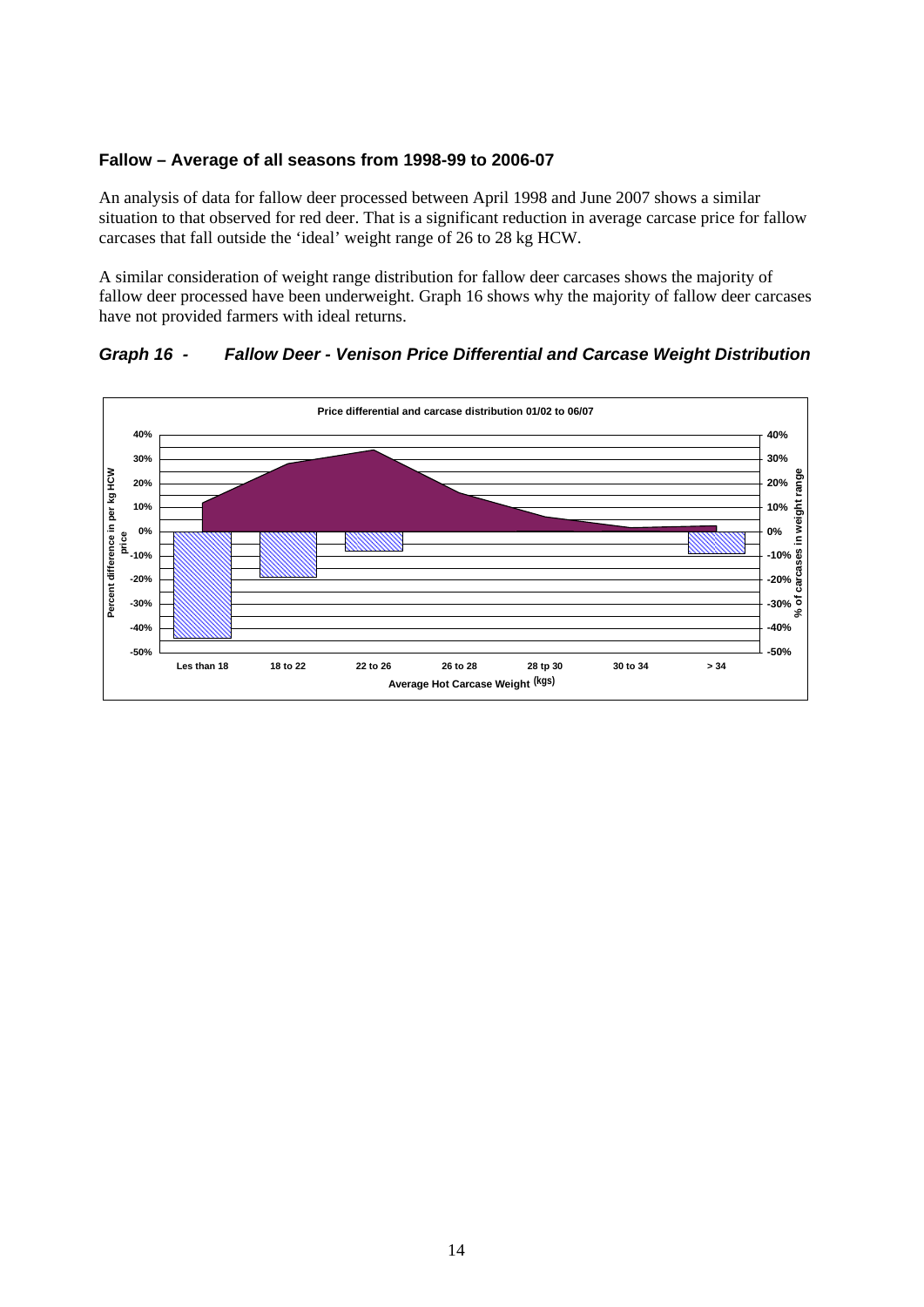#### **Red Deer – Difference in average for each season from 2001-02 to 2006-07**

From the 2001-02 to the 2004-05 seasons the percentage of small animals (less than 60 kg HCW) tended to increase. The number of small animals sold probably reflects the relatively high venison price during the 2001-02 and 2002-03 seasons and owners preparedness to sell while the price was good. The high number in the next two seasons reflects the need for owners to sell animals during the drought. During that period the carcase price of animals relative to the ideal carcase weight of 55 to 65 kgs remained similar. However during the 2004-05 season price paid indicated a change in demand preference for heavier carcase weight animals. The lessening of discounts for heavier carcase weights continued during the 2005-06 and 2006-07 seasons. The percentage of red deer carcases in heavier weight ranges increased during 2005-06 but fell again in 2006-07. It is likely that kill weights initially reflect an increase in the number of adult (possibly breeding stock) animals processed and more lately an increased kill of smaller animals to maintain client requirements.



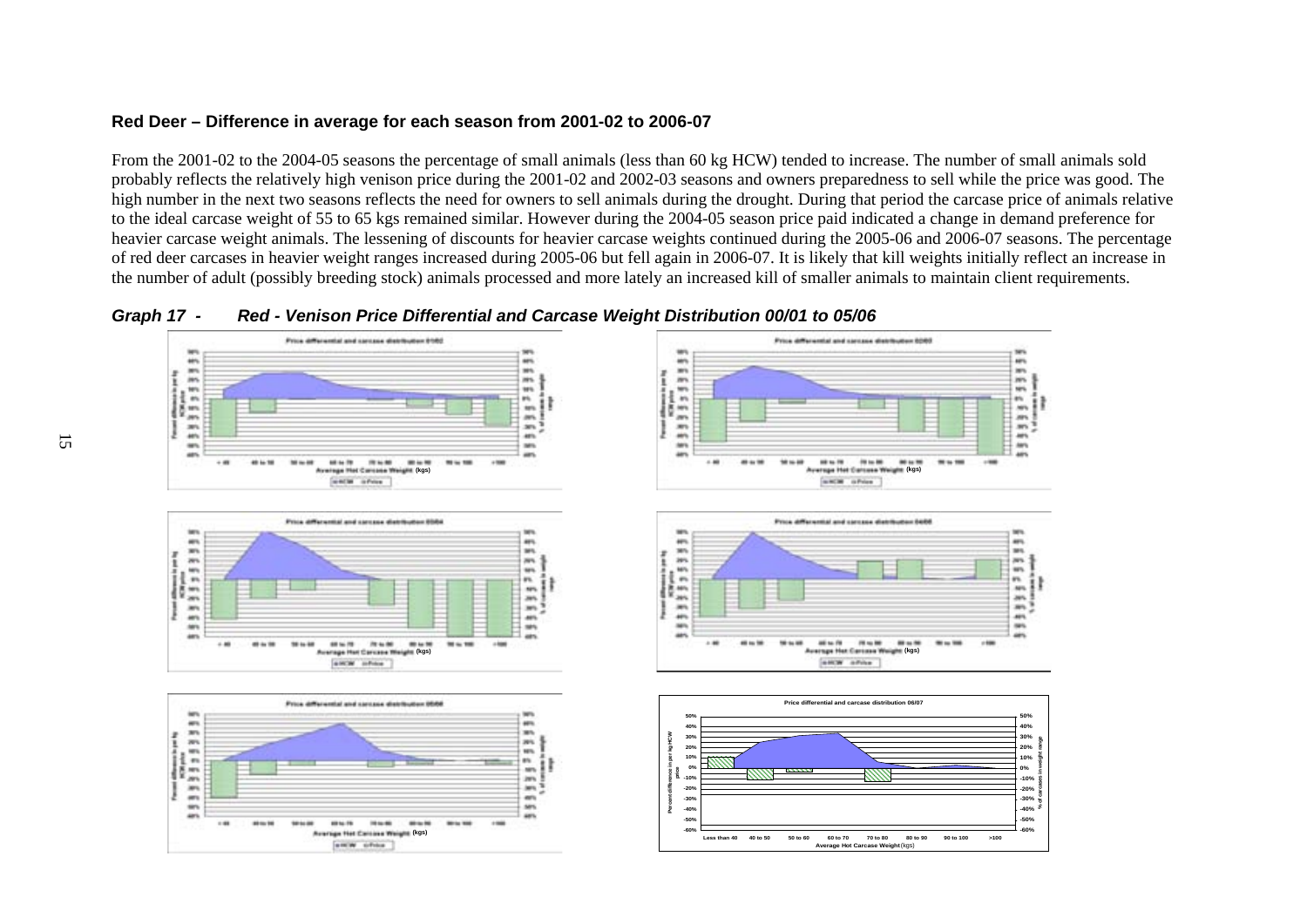#### **Fallow Deer – Difference in average for each season from 2001-02 to 2006-07**

From the 2001-02 to the 2002-03 seasons the percentage of small animals (less than 23 kg HCW) tended to increase. The number of small animals sold probably reflects the relatively high venison price during the 2001-02 and 2002-03 seasons and owners preparedness to sell while the price was good. However since the 2002-03 season the percentage of fallow deer carcases in very low weight ranges has tended to a marginal decrease.

In a similar manner to red deer, in the 2005-06 and 2006-07 seasons the percentage of fallow deer carcases in the 'ideal' weight range of 26 to 28 kgs improved significantly while price discounts for carcases different to the ideal HCW showed no consistent change. It is more likely that the information reflects an increase in the number of adult (possibly breeding stock) animals that have been permanently removed from the national herd combined with an improvement in average quality of animals processed for domestic markets.



*Graph 18 - Fallow - Venison Price Differential and Carcase Weight Distribution 2001-02 to 2006-07*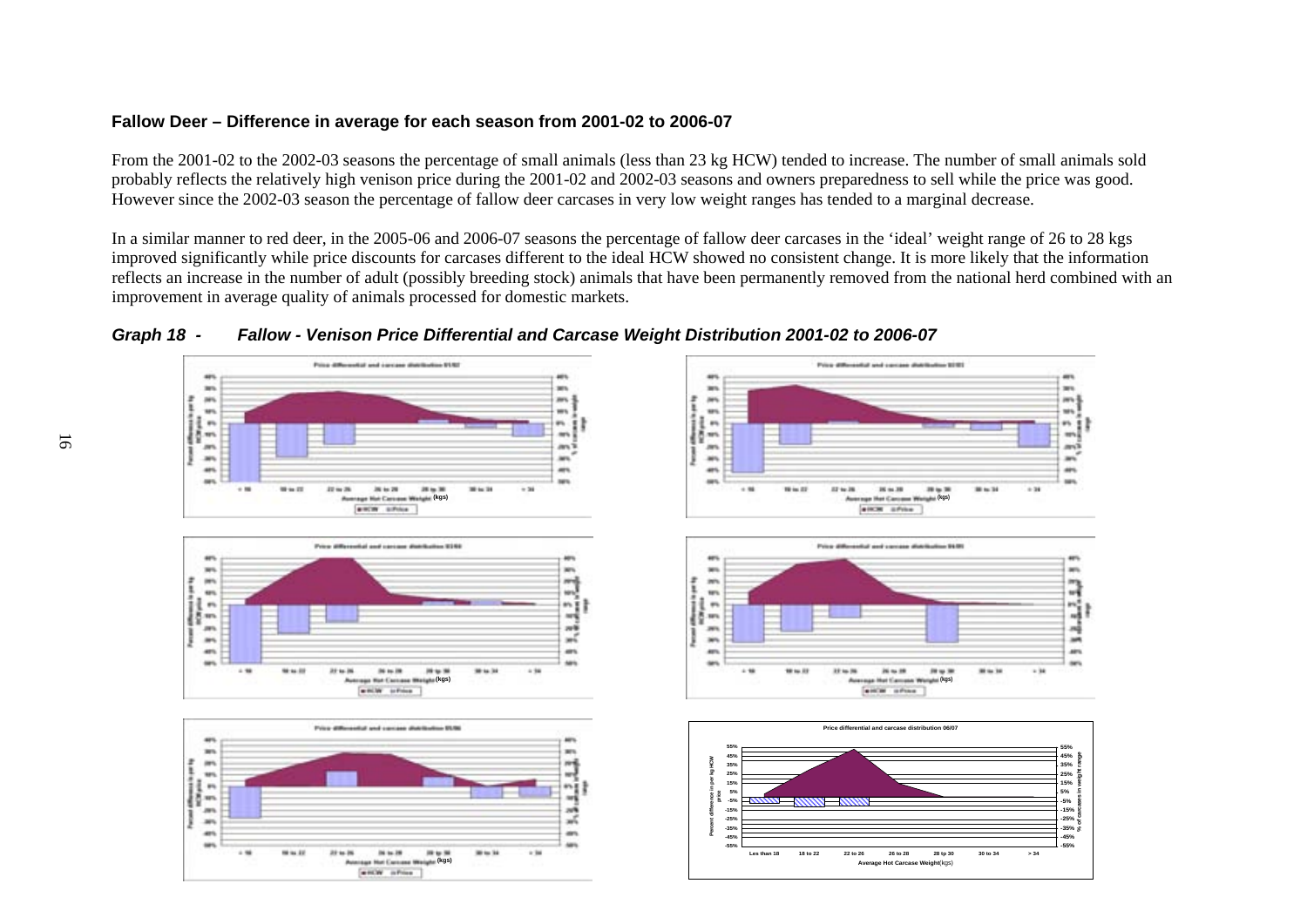### **Velvet antler**

Total industry velvet production in 2006-07 (estimated at about 20 tonnes) was similar to that estimated for the 2005-06 season.

Total velvet production managed by ADH&CP in 2006-07 was about 7.2 tonnes with a total value of approximately \$595,000. In the 2005-06 season ADH&CP managed about 10.5 tonnes with a total value of approximately \$420,000.

These figures dramatically demonstrate both the reduction in velvet volume handled by ADH&CP as well as the dramatic increase in value between the seasons.

### **Implications**

Ongoing poor returns for venison and velvet antler have seen the Australian deer industry continue to contract.

Unless a range of projects that can successfully improve farmer returns continue to be implemented, the future for the Australian deer industry appears bleak.

### **Recommendations**

That RIRDC continue to review opportunities to invest in projects designed specifically to improve farmer returns. Projects should consider domestic market development for both venison and velvet products.

# **Communications Strategy**

Summary information provided in this report will be presented to the 2007 National Deer Industry AGM.

This RIRDC report will be provided directly to the secretary of each DIAA branch and affiliated organisations and will be available from RIRDC for individual members of industry and the public.